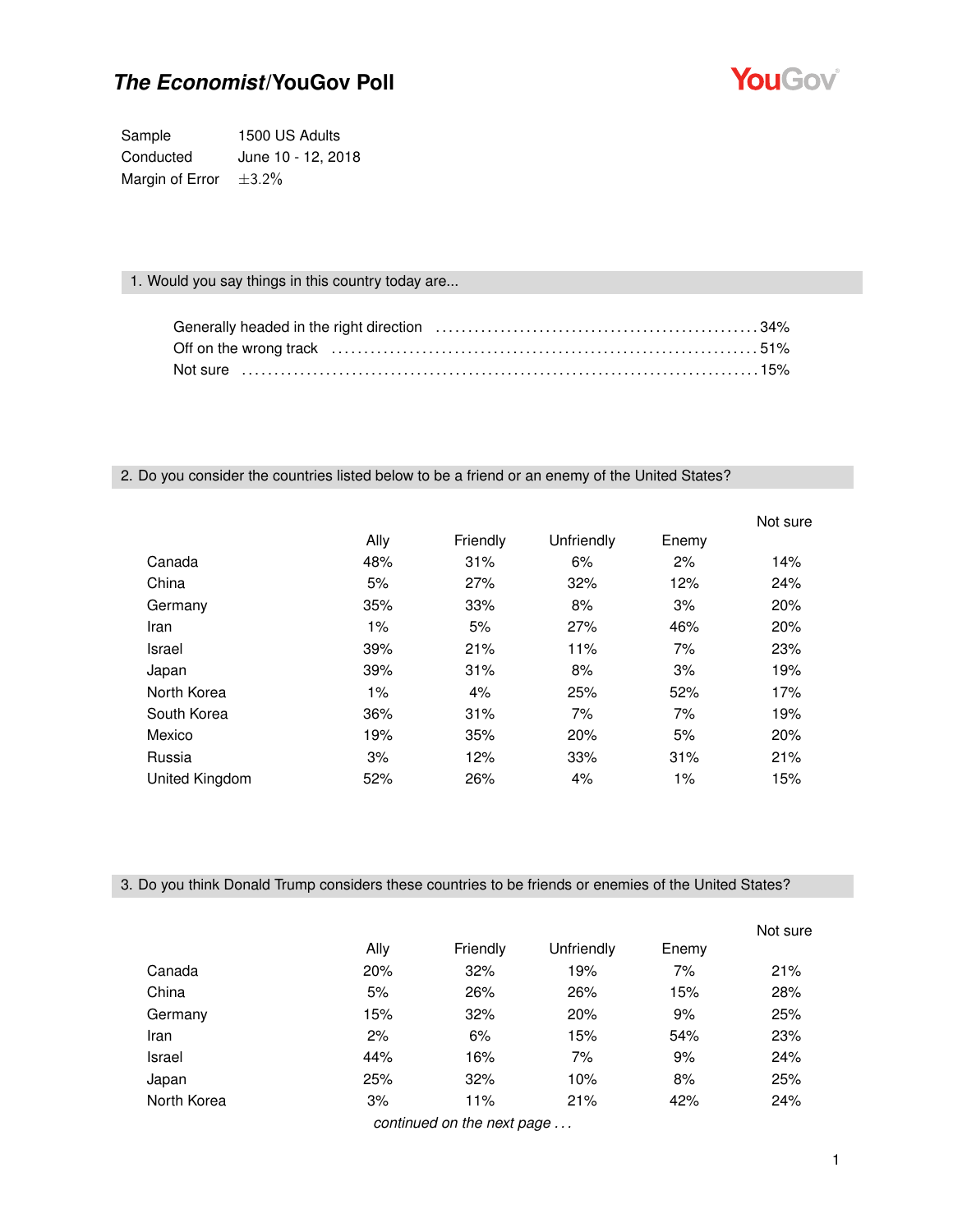

### *continued from previous page*

|                | Allv | Friendly | Unfriendly | Enemy | Not sure |
|----------------|------|----------|------------|-------|----------|
| South Korea    | 25%  | 32%      | 9%         | 11%   | 23%      |
| Mexico         | 6%   | 20%      | 33%        | 19%   | 22%      |
| Russia         | 14%  | 30%      | 21%        | 13%   | 23%      |
| United Kingdom | 30%  | 28%      | 12%        | 7%    | 23%      |

### 4. Do you approve or disapprove of the way Donald Trump is handling North Korea?

| Somewhat approve (and the continuum control of the state of the state of the state of the state of the state of the state of the state of the state of the state of the state of the state of the state of the state of the st |  |
|--------------------------------------------------------------------------------------------------------------------------------------------------------------------------------------------------------------------------------|--|
| Somewhat disapprove (and the content of the content of the content of the content of the content of the content of the content of the content of the content of the content of the content of the content of the content of th |  |
|                                                                                                                                                                                                                                |  |
| No opinion (a) 19%                                                                                                                                                                                                             |  |

### 5. How serious a threat do you think North Korea's nuclear program poses to the United States?

| An immediate and serious threat to the U.S. (a) contain and contained and an analyzing and the difference of the |  |
|------------------------------------------------------------------------------------------------------------------|--|
| A somewhat serious threat to the U.S. (a) the content content content and the 42%                                |  |
| A minor threat to the U.S. (a) match contains the control of the U.S. and the U.S. contains the U.S.             |  |
| Not a threat to the U.S. (a) contain the contract of the U.S. (6%                                                |  |
|                                                                                                                  |  |

6. How likely do you think it is that North Korea will agree to completely dismantle its nuclear program?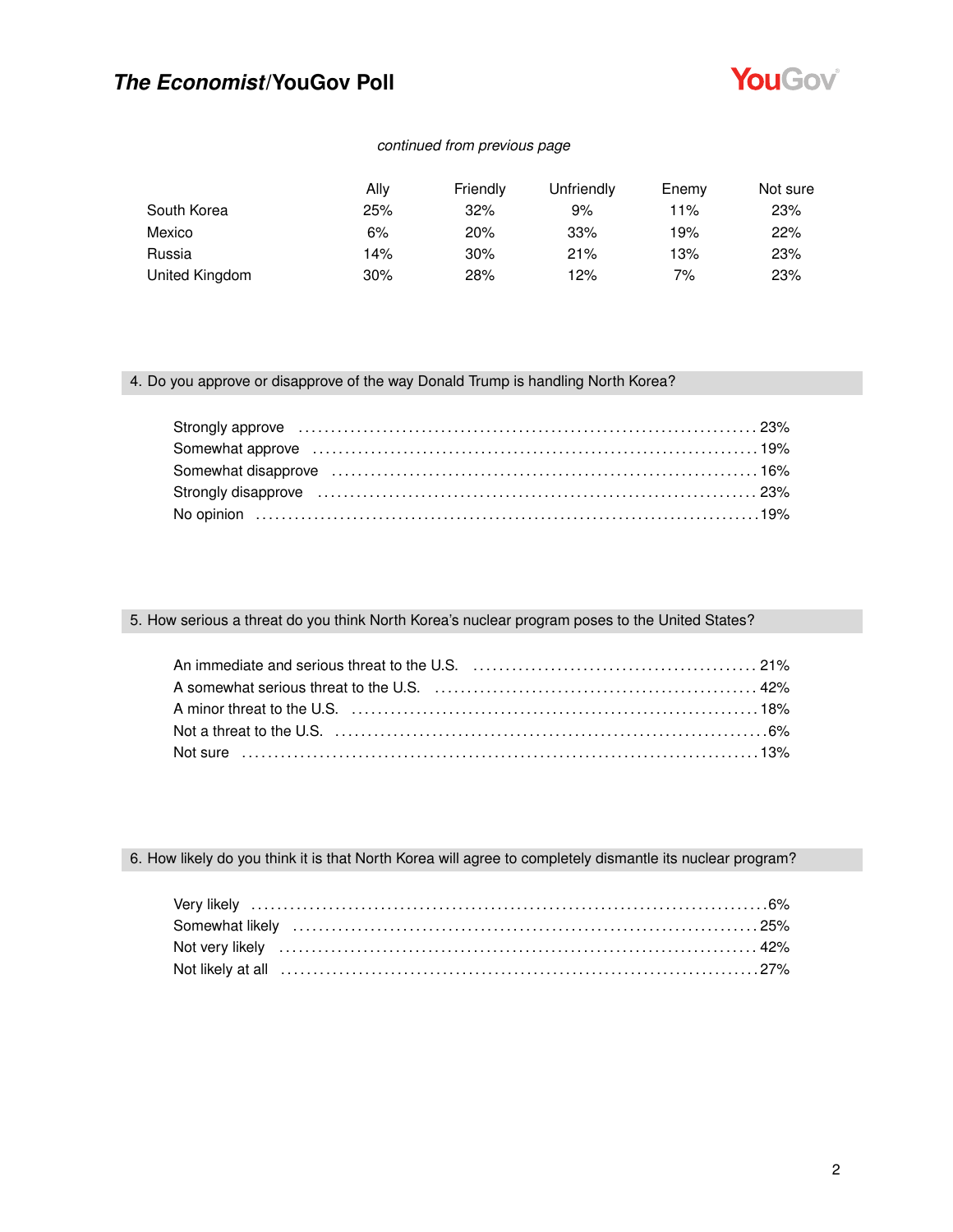

7. Do you support or oppose direct negotiations between the United States and North Korea in order to end that country's nuclear program?

| Somewhat oppose (and the continuum control of the control of the control of the control of the control of the control of the control of the control of the control of the control of the control of the control of the control |  |
|--------------------------------------------------------------------------------------------------------------------------------------------------------------------------------------------------------------------------------|--|
|                                                                                                                                                                                                                                |  |
|                                                                                                                                                                                                                                |  |

#### 8. How do you rate Donald Trump's skill at negotiating agreements?

9. How much, if anything, have you heard in the news recently about Donald Trump meeting with Kim Jong-un in Singapore?

| Heard a little ……………………………………………………………………………43% |  |
|-------------------------------------------------|--|
|                                                 |  |

10. Do you think that the meeting between Donald Trump and Kim Jong-un is an important step toward real peace between North Korea and the United States, or do you think it will be mainly for show?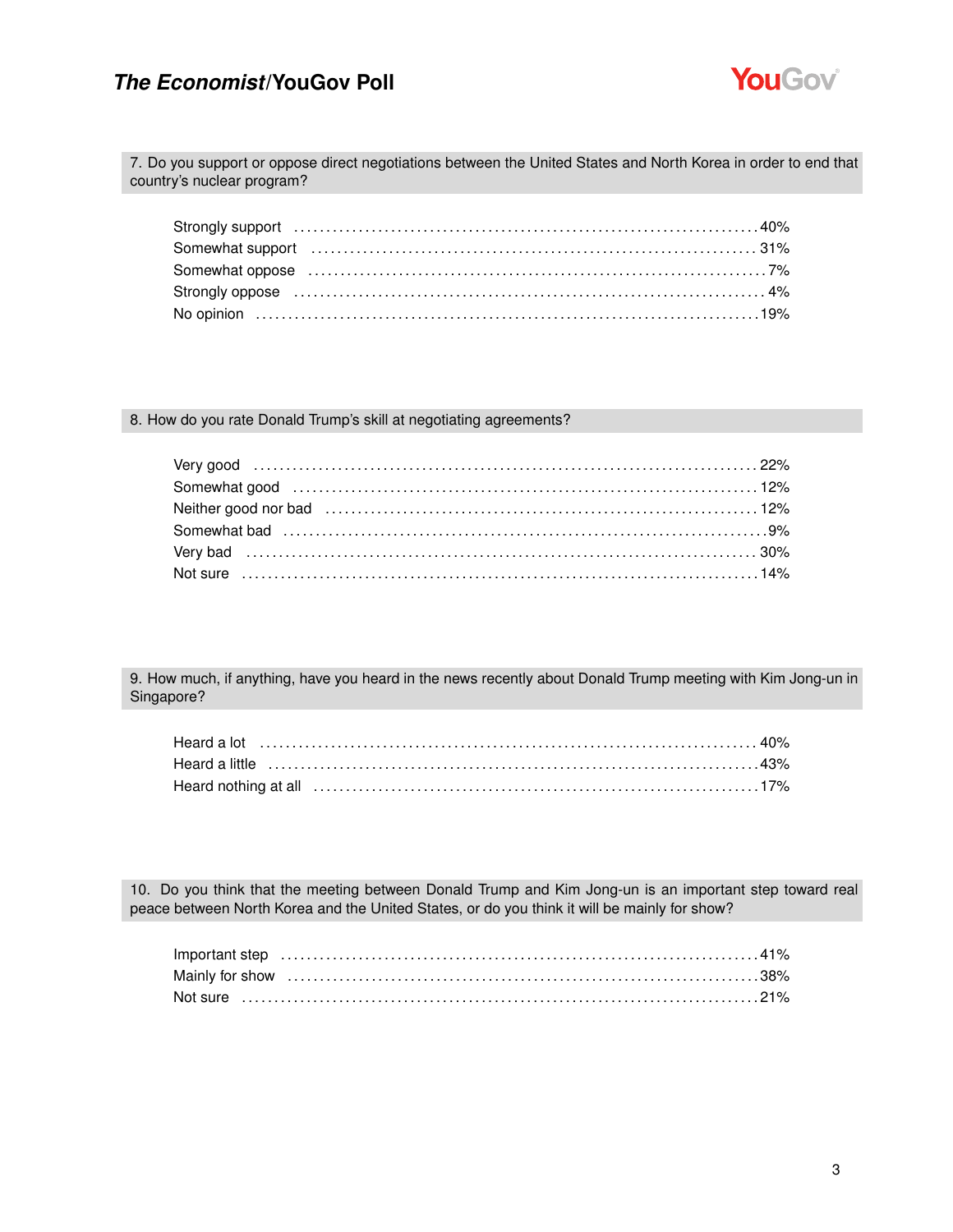

11. Do you think the meeting between Donald Trump and Kim Jong-un will make relations between the United States and North Korea better, worse, or have no impact?

12. Do you approve or disapprove of the way Donald Trump is handling foreign trade?

| Strongly approve material contracts and the strongly approve material contracts are set of the strongly approve |  |
|-----------------------------------------------------------------------------------------------------------------|--|
|                                                                                                                 |  |
| Somewhat disapprove (and according to the control of the state of the state of the state of the state of the s  |  |
| Strongly disapprove manufactured contain the strongly disapprove manufactured and strongly disapprove           |  |
|                                                                                                                 |  |

13. In general, do you think that free trade agreements, like NAFTA and the World Trade Organization, have been a good thing or a bad thing for the United States?

14. Do you favor or oppose the federal government negotiating more free trade agreements like NAFTA?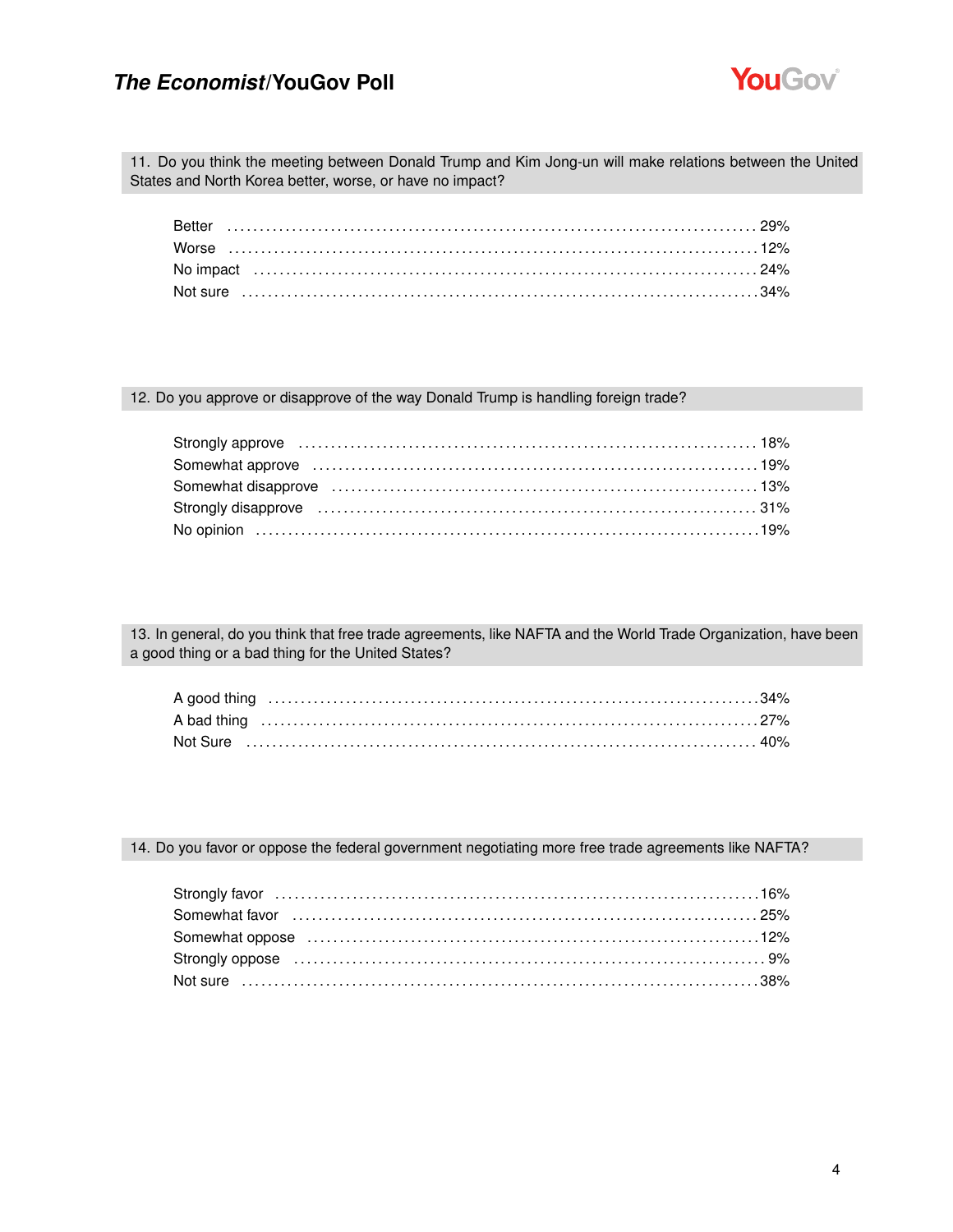

15. Do you think tariffs on imported products help or hurt the U.S. economy?

16. Do you think the countries or trading bloc listed below have a fair or an unfair trade policy with the United States?

|                    |      |        | Not sure |
|--------------------|------|--------|----------|
|                    | Fair | Unfair |          |
| Canada             | 42%  | 24%    | 34%      |
| China              | 16%  | 47%    | 36%      |
| The European Union | 33%  | 25%    | 43%      |
| Mexico             | 30%  | 32%    | 39%      |
| South Korea        | 34%  | 18%    | 48%      |

17. How likely do you think it is that other countries will retailiate against the United States for imposing steep tariffs on imported steel and aluminum?

#### 18. Do you think a trade war will help or hurt the U.S. economy?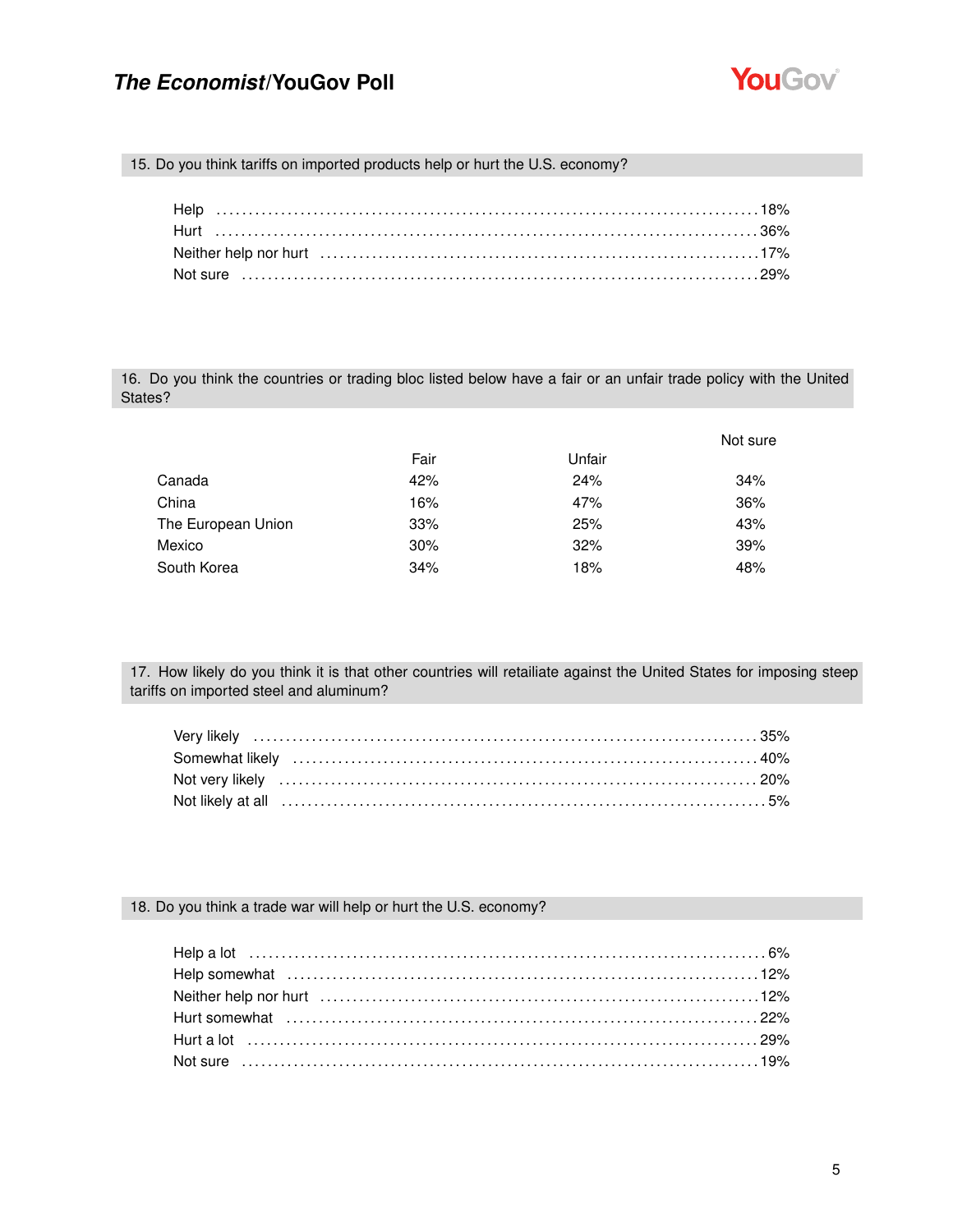

19. Who do you think will be hurt the most by a trade war?

20. Do you think the United States will win or lose a trade war with the rest of the world?

21. How much, if anything, have you heard in the news recently about the G7 summit of world leaders from Canada, France, Germany, Italy, Japan, the United Kingdom, and the United States held in Canada last week?

22. Do you think President Trump should or should not have endorsed the final G7 statement that expressed the need for trade cooperation, took a hard line on Russia, and stressed the importance of containing Iran's nuclear program?

| Should have endorsed (and according continuum control of the state of the state of the state of the state of t |  |
|----------------------------------------------------------------------------------------------------------------|--|
| Should not have endorsed (and the continuum continuum control of the state of the state of the state of the st |  |
| Not sure ………………………………………………………………………………………42%                                                                  |  |

23. Member nations of the G7 expelled Russia from the organization following that country's invasion of Crimea in Ukraine. President Trump has called for readmitting Russia to the G7. Do you support or oppose the G7 readmitting Russia?

| continued on the next page |
|----------------------------|
|                            |
|                            |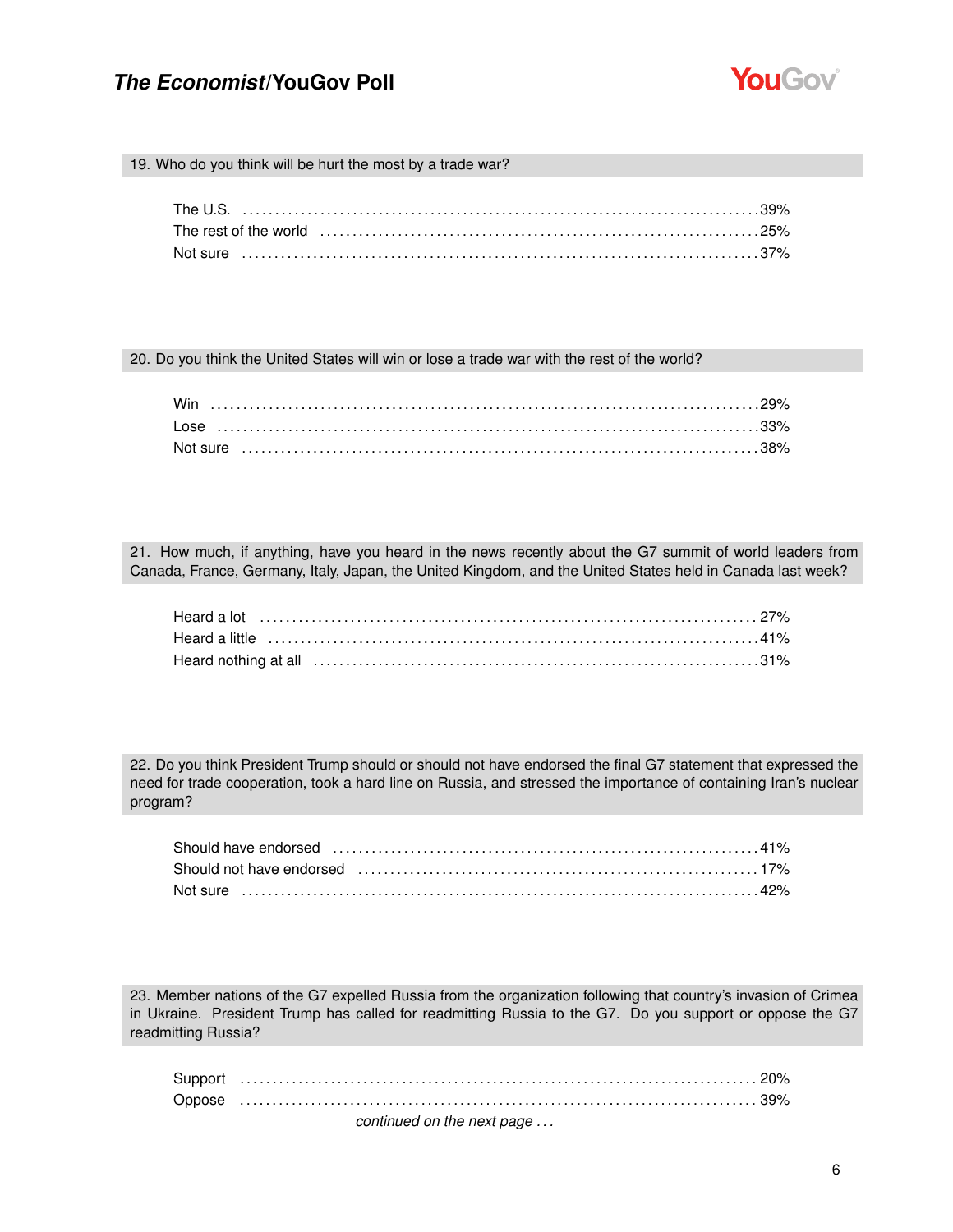

### *continued from previous page*

Not sure . . . . . . . . . . . . . . . . . . . . . . . . . . . . . . . . . . . . . . . . . . . . . . . . . . . . . . . . . . . . . . . . . . . . . . . . . . . . . . . . 41%

### 24. Do you favor or oppose temporarily banning Muslims from other countries from entering the United States?

| Somewhat oppose (and according to the control of the state of the state of the state of the state of the state of the state of the state of the state of the state of the state of the state of the state of the state of the |  |
|-------------------------------------------------------------------------------------------------------------------------------------------------------------------------------------------------------------------------------|--|
|                                                                                                                                                                                                                               |  |
|                                                                                                                                                                                                                               |  |

#### 25. How much do you agree or disagree with each of these proposals?

|                                                                                                     | <b>Strongly Agree</b> | Somewhat<br>Agree | Somewhat<br><b>Disagree</b> | Strongly<br>Disagree |
|-----------------------------------------------------------------------------------------------------|-----------------------|-------------------|-----------------------------|----------------------|
| Increase surveillance of<br>mosques in the U.S. and<br>other places where<br>Muslims may congregate | 20%                   | 29%               | 25%                         | 26%                  |
| Target Muslims at U.S.<br>airport screenings to<br>ensure the safety of<br>flights                  | 18%                   | 27%               | 27%                         | 28%                  |
| Deny Muslims who are<br>U.S. citizens the right to<br>vote                                          | 7%                    | 11%               | 24%                         | 59%                  |

### 26. Do you have a favorable or an unfavorable opinion of the Supreme Court of the United States?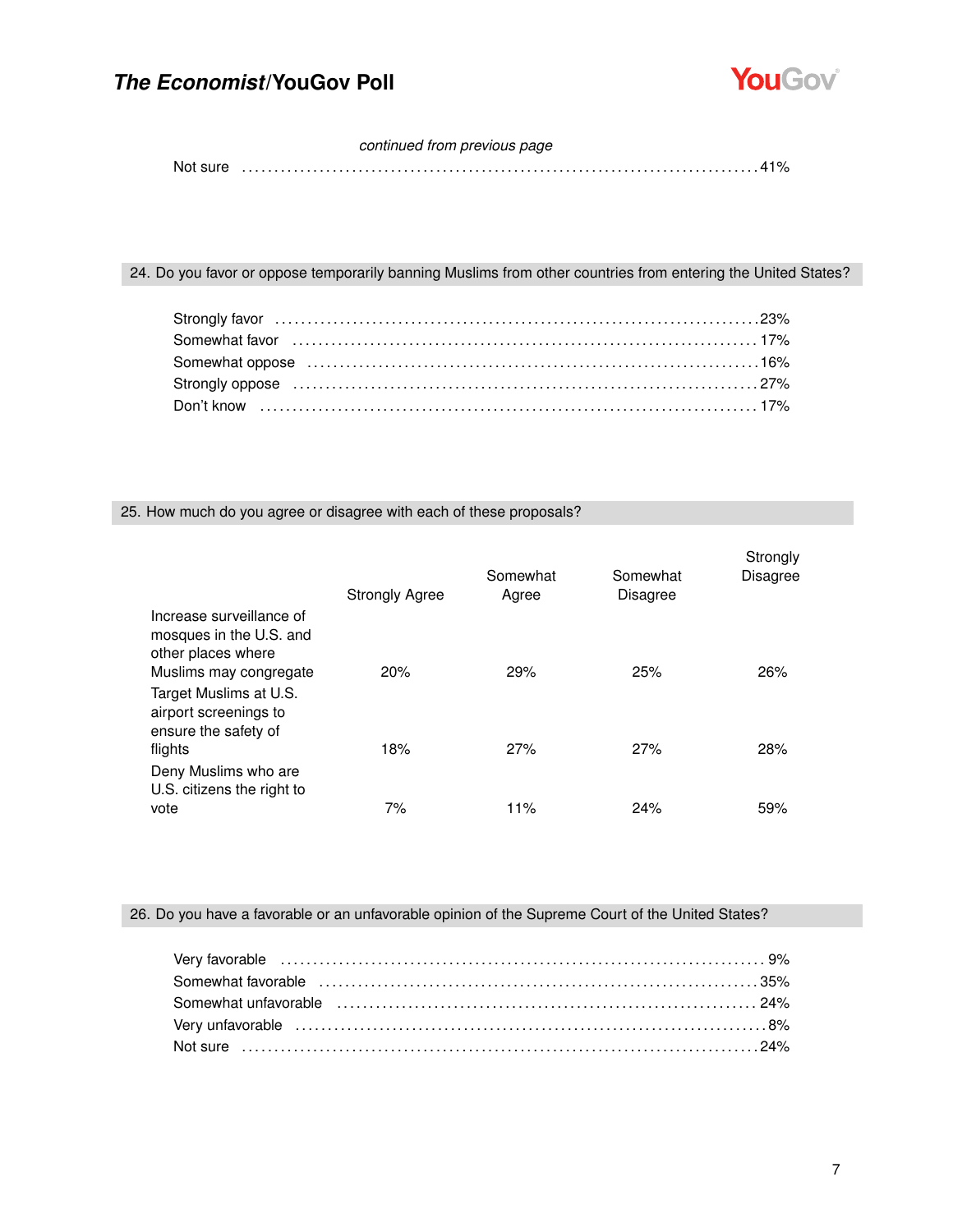

#### 27. In general, how would you describe the political viewpoint of the Supreme Court?

#### 28. Would you prefer the Supreme Court was more liberal or more conservative?

| A lot more liberal (and the continuum control of the control of the control of the control of the control of the control of the control of the control of the control of the control of the control of the control of the cont |  |
|--------------------------------------------------------------------------------------------------------------------------------------------------------------------------------------------------------------------------------|--|
|                                                                                                                                                                                                                                |  |
|                                                                                                                                                                                                                                |  |
|                                                                                                                                                                                                                                |  |
|                                                                                                                                                                                                                                |  |
|                                                                                                                                                                                                                                |  |

### 29. Do you think the Supreme Court is more liberal or more conservative than the American public in general?

| Supreme Court is more conservative than the American public 30% |  |
|-----------------------------------------------------------------|--|
| The Supreme Court is about in line with the American public 15% |  |
| Not sure ……………………………………………………………………………………35%                    |  |

30. How about the lower federal courts? Do you think the lower federal courts are more liberal or more conservative than the American public in general?

| Lower federal courts are more liberal than the American public 27%  |  |
|---------------------------------------------------------------------|--|
|                                                                     |  |
| Lower federal courts are about in line with the American public 15% |  |
|                                                                     |  |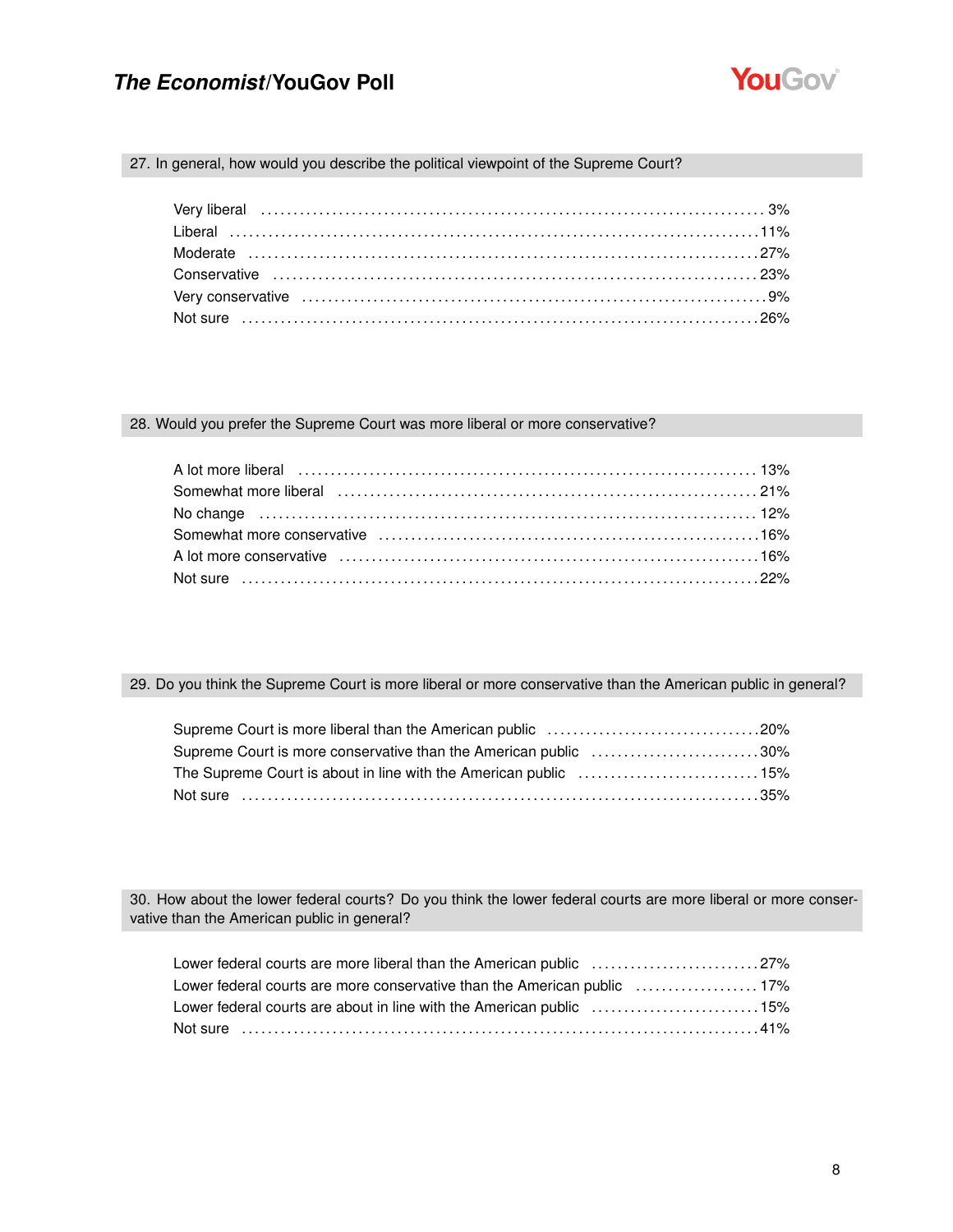

31. When it comes to Supreme Court nominations, should Senators support or oppose Supreme Court justice nominations based only on whether the nominee is qualified to sit on the Supreme Court, or should Senators also consider the nominee's views on controversial issues like abortion, affirmative action, gay marriage and the death penalty?

| Not sure ……………………………………………………………………………………31% |  |
|----------------------------------------------|--|

32. What about the lower federal courts? Should Senators support or oppose lower federal court judge nominations based only on whether the nominee is qualified to be a federal judge, or should Senators also consider the nominee's views on controversial issues like abortion, affirmative action, gay marriage and the death penalty?

| Not sure ………………………………………………………………………………………29% |  |
|-----------------------------------------------|--|

33. If a Democratic Senator voted to confirm one of President Trump's lower court judicial nominees who was qualified to be a judge, but held views on controversial issues like abortion, affirmative action, gay marriage and the death penalty that were different from your own, would you be more likely or less likely to vote for that Senator?

| Not sure ………………………………………………………………………………………29% |  |
|-----------------------------------------------|--|

#### 34. From what you know about it now, do you support or oppose the new tax reform law?

| Somewhat support (and the continuum control of the state of the state of the state of the state of the state of the state of the state of the state of the state of the state of the state of the state of the state of the st |  |
|--------------------------------------------------------------------------------------------------------------------------------------------------------------------------------------------------------------------------------|--|
|                                                                                                                                                                                                                                |  |
|                                                                                                                                                                                                                                |  |
|                                                                                                                                                                                                                                |  |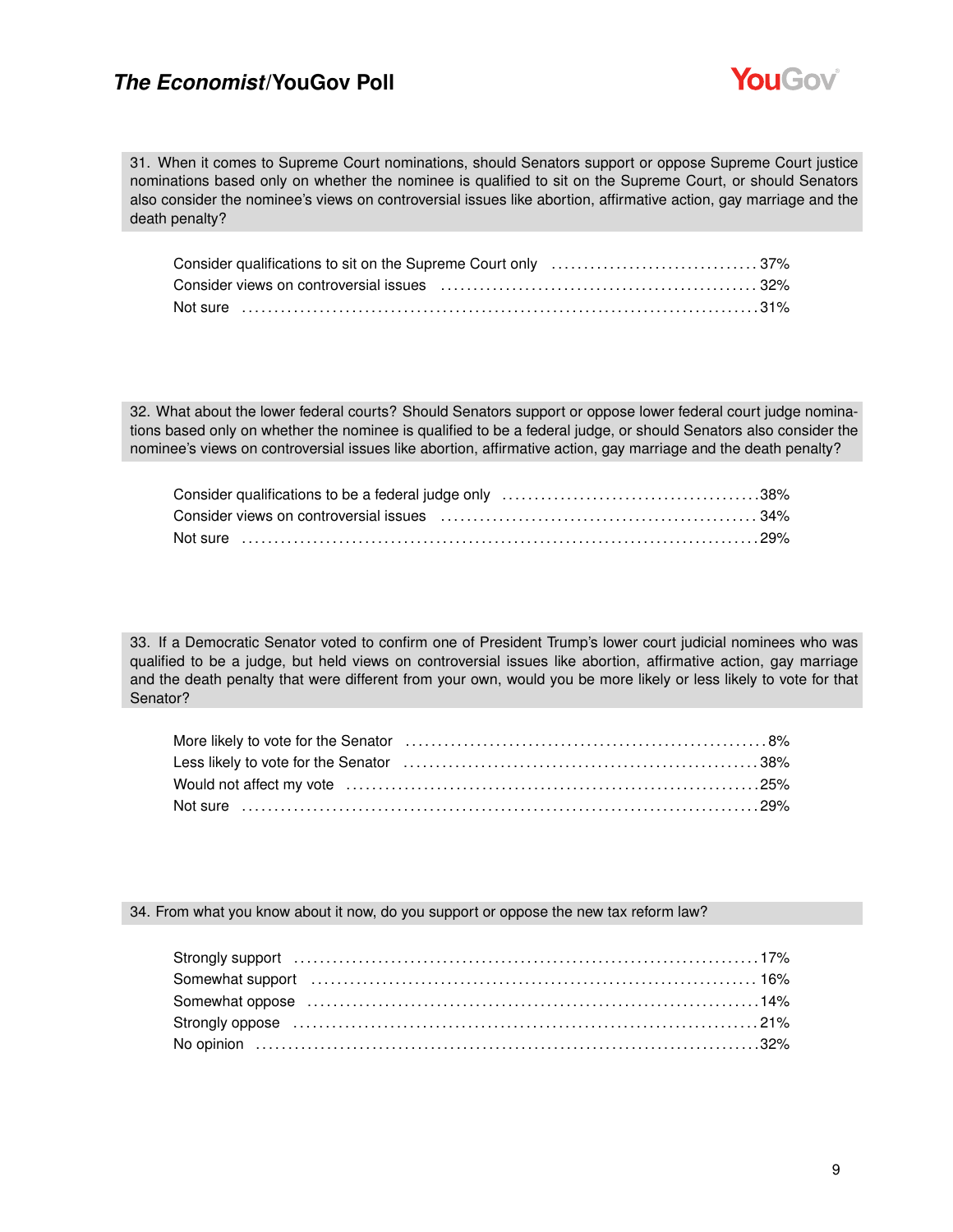

### 35. When you file your taxes, do you itemize deductions or do you take the standard deduction?

| Standard deduction (and according to the control of the standard deduction of the standard deduction (and the |  |
|---------------------------------------------------------------------------------------------------------------|--|
| Not sure …………………………………………………………………………………15%                                                                   |  |
|                                                                                                               |  |

### 36. From what you know about it now, do you think you will pay more or less under the new tax plan?

|  |  | Pay about the same (a) and the same (a) and the same contract the same of the same of the same of the same of $30\%$ |  |
|--|--|----------------------------------------------------------------------------------------------------------------------|--|
|  |  |                                                                                                                      |  |
|  |  |                                                                                                                      |  |

#### 37. Do you have a favorable or an unfavorable opinion of the following people?

|                   | Verv<br>favorable | Somewhat<br>favorable | Somewhat<br>unfavorable | Verv<br>unfavorable | Don't know |
|-------------------|-------------------|-----------------------|-------------------------|---------------------|------------|
| Melania Trump     | 28%               | 21%                   | 16%                     | 17%                 | 18%        |
| Ivanka Trump      | 21%               | 20%                   | 15%                     | 28%                 | 16%        |
| Donald Trump, Jr. | 16%               | 16%                   | 12%                     | 38%                 | 19%        |
| Eric Trump        | 13%               | 16%                   | 13%                     | 32%                 | 26%        |
| Jared Kushner     | 10%               | 14%                   | 14%                     | 31%                 | 32%        |

### 38. Do you approve or disapprove of the way Melania Trump is handling her position as First Lady?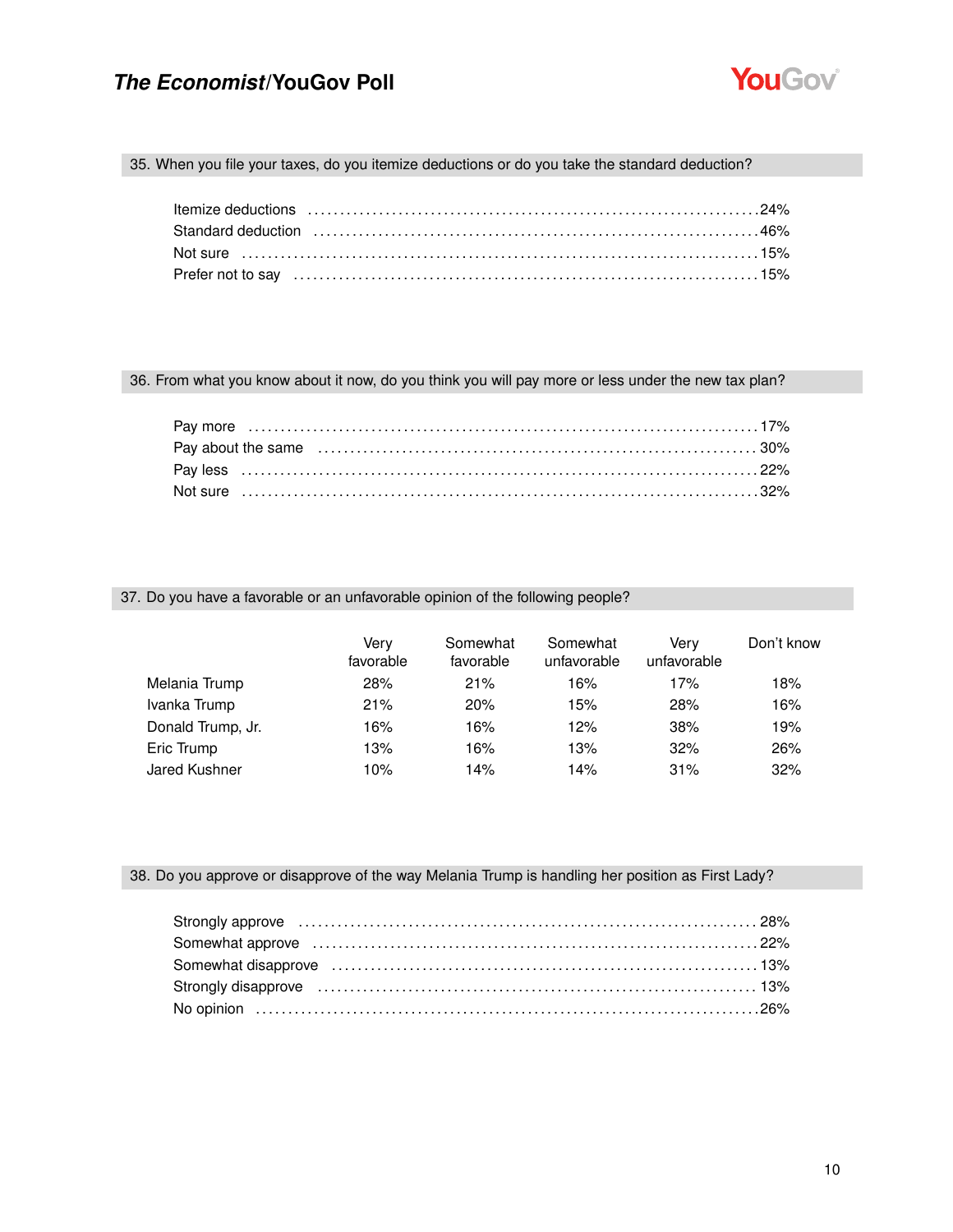

#### 39. How concerned are you about improper relations between the Trump campaign and Russia?

| Not very concerned (and the continuum control of the control of the 15% |  |
|-------------------------------------------------------------------------|--|
|                                                                         |  |
|                                                                         |  |

40. Do you think Donald Trump has or has not attempted to influence the FBI investigation of Russian influence on the 2016 election?

| Not sure ………………………………………………………………………………………25% |  |
|-----------------------------------------------|--|

41. Do you approve or disapprove of the Department of Justice appointing a special counsel to oversee the investigation of Russian influence on the 2016 election?

| Not sure …………………………………………………………………………………………25% |  |
|------------------------------------------------|--|

#### 42. Do you have a favorable or an unfavorable opinion of Robert Mueller?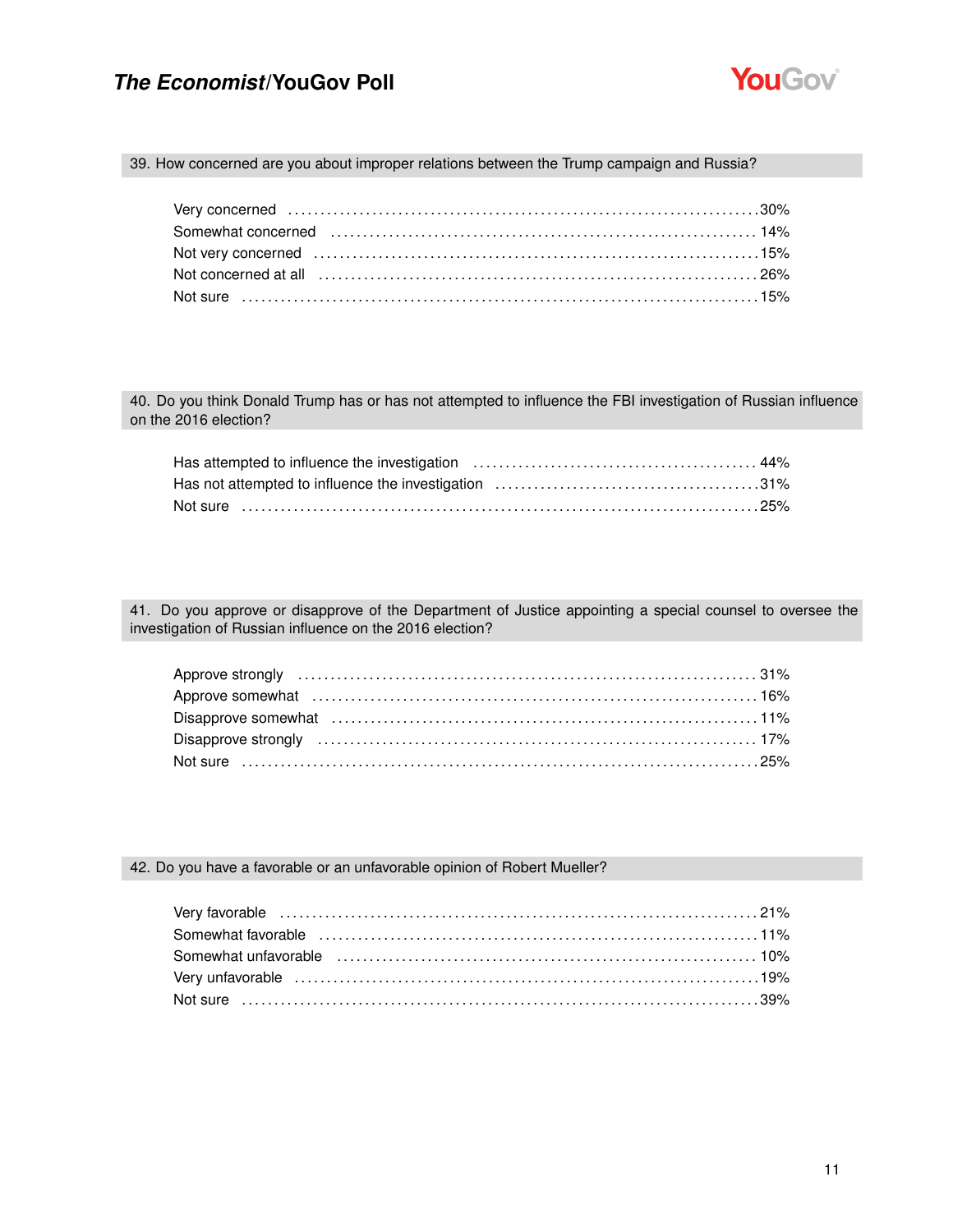

#### 43. Do you approve or disapprove of the way Robert Mueller is handling his job as special counsel?

| Not sure ……………………………………………………………………………………36% |  |
|----------------------------------------------|--|
|                                              |  |

44. Do you think Donald Trump should or should not fire Robert Mueller, the special counsel assigned to oversee the investigation of Russian influence on the 2016 election?

| Should fire Robert Mueller (and accommunication of the discover and the discover and the Should fire Robert Mueller |  |
|---------------------------------------------------------------------------------------------------------------------|--|
| Should not fire Robert Mueller (all according to the control of the distribution of the 47%)                        |  |
| Not sure ……………………………………………………………………………………39%                                                                        |  |

#### 45. Do you believe Donald Trump is being framed by the FBI and the Department of Justice?

#### 46. Do you think the FBI investigation of President Trump is a witch hunt or a legitimate investigation?

#### 47. Do you think Donald Trump has EVER committed anything that might be considered a serious crime?

| Yes |  |  |  |  |  |  |  |  |  |  |  |  |  |  |  |  |  |  |  |  |
|-----|--|--|--|--|--|--|--|--|--|--|--|--|--|--|--|--|--|--|--|--|
| No. |  |  |  |  |  |  |  |  |  |  |  |  |  |  |  |  |  |  |  |  |
|     |  |  |  |  |  |  |  |  |  |  |  |  |  |  |  |  |  |  |  |  |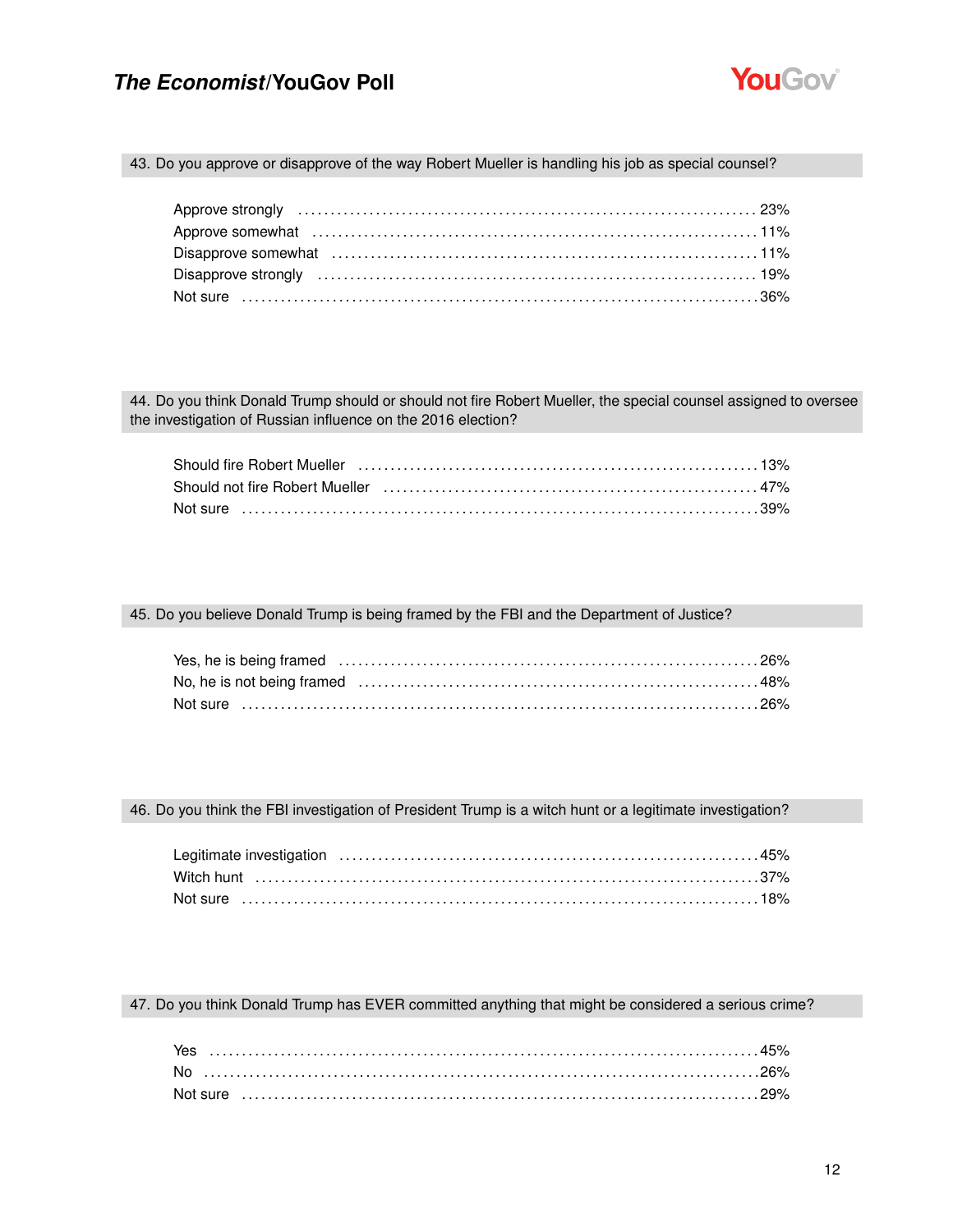

48. Do you think that was something during the 2016 campaign, something else unrelated to the campaign, or both? *Asked of those who think Donald Trump has ever committed anything that might be considered a serious crime*

49. From what you know about it now, has anyone been officially charged with breaking federal law as a result of Robert Mueller's investigation?

| Yes |  |  |  |  |  |  |  |  |  |  |  |
|-----|--|--|--|--|--|--|--|--|--|--|--|
| No. |  |  |  |  |  |  |  |  |  |  |  |
|     |  |  |  |  |  |  |  |  |  |  |  |

50. From what you know about it now, has anyone been sent to jail as a result of Robert Mueller's investigation?

| Yes |  |  |  |  |  |  |  |  |  |  |  |  |  |  |  |  |  |  |  |  |  |  |  |
|-----|--|--|--|--|--|--|--|--|--|--|--|--|--|--|--|--|--|--|--|--|--|--|--|
| No. |  |  |  |  |  |  |  |  |  |  |  |  |  |  |  |  |  |  |  |  |  |  |  |
|     |  |  |  |  |  |  |  |  |  |  |  |  |  |  |  |  |  |  |  |  |  |  |  |

#### 51. How important are the following issues to you?

|                  | Very Important             | Somewhat<br>Important | Not very<br>Important | Unimportant |
|------------------|----------------------------|-----------------------|-----------------------|-------------|
| The economy      | 68%                        | 26%                   | 3%                    | 3%          |
| Immigration      | 50%                        | 31%                   | 12%                   | 7%          |
| The environment  | 50%                        | 31%                   | 11%                   | 8%          |
| <b>Terrorism</b> | 55%                        | 28%                   | 11%                   | 5%          |
| Gay rights       | 25%                        | 25%                   | 22%                   | 28%         |
| Education        | 59%                        | 27%                   | 8%                    | 6%          |
| Health care      | 72%                        | 21%                   | 5%                    | 2%          |
| Social security  | 67%                        | 24%                   | 6%                    | 3%          |
|                  | continued on the next nage |                       |                       |             |

*continued on the next page . . .*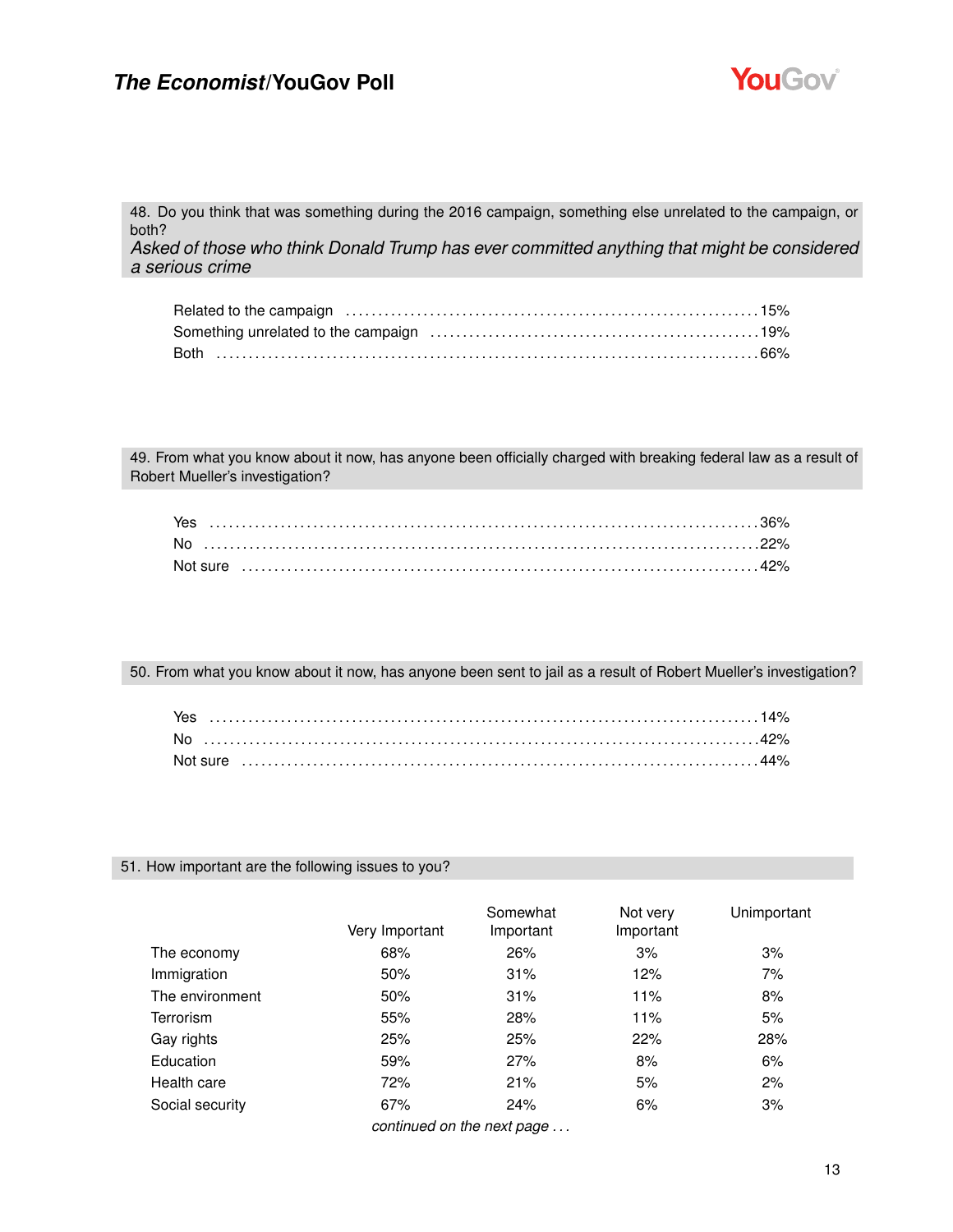

### *continued from previous page*

|     | Somewhat       | Not very  |             |
|-----|----------------|-----------|-------------|
|     |                |           | Unimportant |
| 46% | 36%            | 12%       | 6%          |
| 29% | 41%            | 21%       | 9%          |
| 53% | 36%            | 8%        | 4%          |
| 63% | 26%            | 7%        | 3%          |
| 42% | 30%            | 17%       | 11%         |
| 41% | 42%            | 10%       | 6%          |
| 50% | 24%            | 15%       | 12%         |
|     |                |           |             |
| 35% | 43%            | 16%       | 6%          |
| 42% | 38%            | 14%       | 6%          |
|     | Very Important | Important | Important   |

### 52. Which of these is the most important issue for you?

| Gay rights (a) and the contract of the contract of the contract of the contract of the contract of the contract of the contract of the contract of the contract of the contract of the contract of the contract of the contrac |  |
|--------------------------------------------------------------------------------------------------------------------------------------------------------------------------------------------------------------------------------|--|
|                                                                                                                                                                                                                                |  |
|                                                                                                                                                                                                                                |  |
|                                                                                                                                                                                                                                |  |
| The budget deficit (and according to the budget deficit (and according to the continuum of the budget deficit                                                                                                                  |  |
|                                                                                                                                                                                                                                |  |
|                                                                                                                                                                                                                                |  |
|                                                                                                                                                                                                                                |  |
|                                                                                                                                                                                                                                |  |
|                                                                                                                                                                                                                                |  |
|                                                                                                                                                                                                                                |  |

### 53. Do you have a favorable or an unfavorable opinion of the following people?

|              | Verv<br>favorable | Somewhat<br>favorable                | Somewhat<br>unfavorable | Verv<br>unfavorable | Don't know |
|--------------|-------------------|--------------------------------------|-------------------------|---------------------|------------|
| Donald Trump | 25%               | 16%                                  | 10%                     | 42%                 | 8%         |
| Mike Pence   | 23%               | 15%                                  | 12%                     | 32%                 | 18%        |
| Paul Ryan    | 7%                | 20%                                  | 19%                     | 33%                 | 21%        |
|              |                   | santino calculation and manufacturer |                         |                     |            |

*continued on the next page . . .*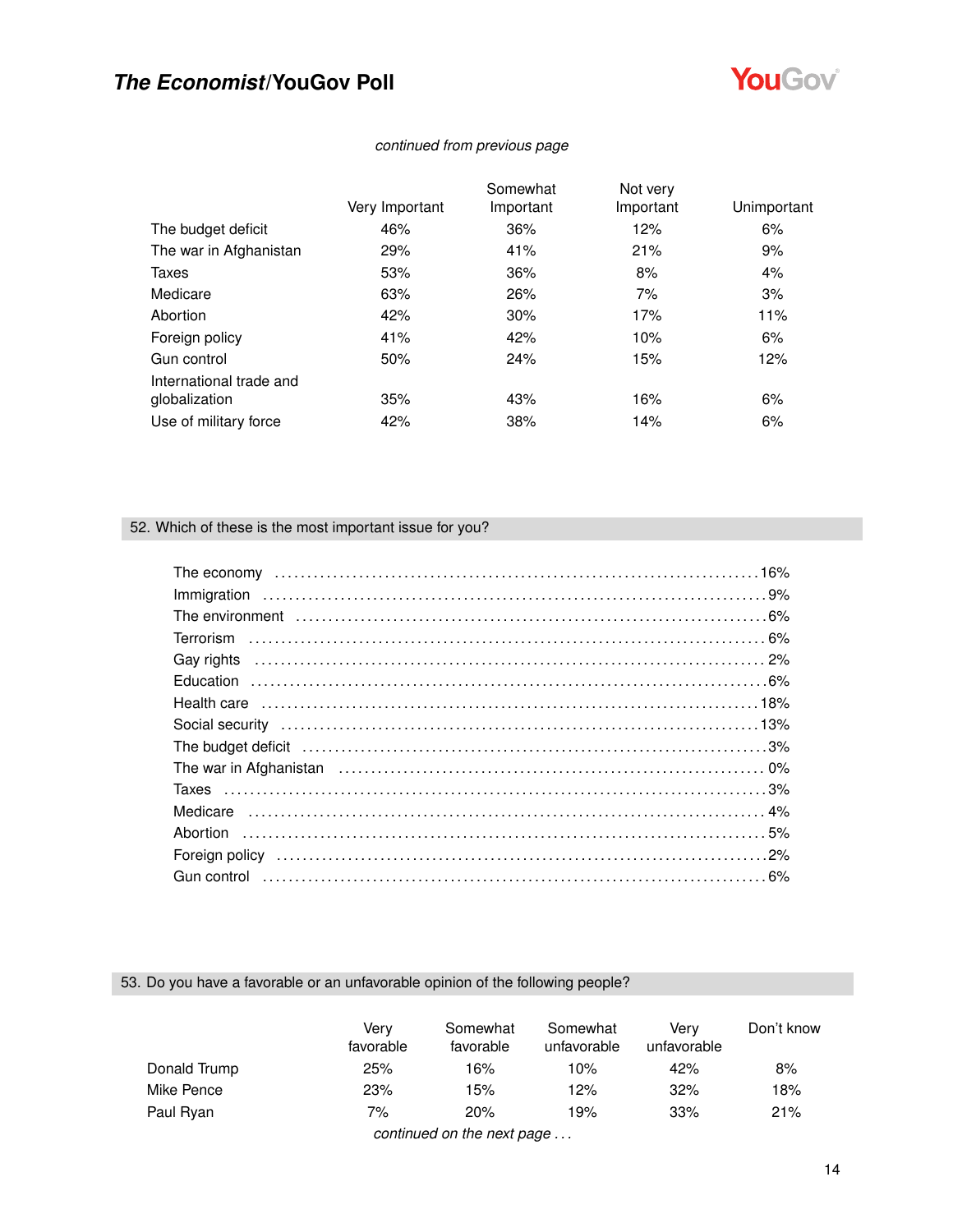

### *continued from previous page*

|                      | Verv<br>favorable | Somewhat<br>favorable | Somewhat<br>unfavorable | Verv<br>unfavorable | Don't know |
|----------------------|-------------------|-----------------------|-------------------------|---------------------|------------|
| Mitch McConnell      | 3%                | 14%                   | 18%                     | 34%                 | 31%        |
| Nancy Pelosi         | 7%                | 19%                   | 16%                     | 36%                 | 22%        |
| <b>Chuck Schumer</b> | 8%                | 18%                   | 14%                     | 29%                 | 32%        |

### 54. Do you have a favorable or unfavorable opinion of the political parties?

|                      | Verv<br>favorable | Somewhat<br>favorable | Somewhat<br>unfavorable | Verv<br>unfavorable | Don't know |
|----------------------|-------------------|-----------------------|-------------------------|---------------------|------------|
| The Democratic Party | 13%               | $21\%$                | 21%                     | 32%                 | 13%        |
| The Republican Party | 9%                | 20%                   | 20%                     | 38%                 | 13%        |

## 55. Is the Democratic Party...

#### 56. Is the Republican Party...

# 57. Do you approve or disapprove of the way Donald Trump is handling his job as President?

| Strongly approve material contracts and the contracts of the contracts of the contracts of the contracts of the contracts of the contracts of the contracts of the contracts of the contracts of the contracts of the contract |  |
|--------------------------------------------------------------------------------------------------------------------------------------------------------------------------------------------------------------------------------|--|
|                                                                                                                                                                                                                                |  |
| continued on the next page                                                                                                                                                                                                     |  |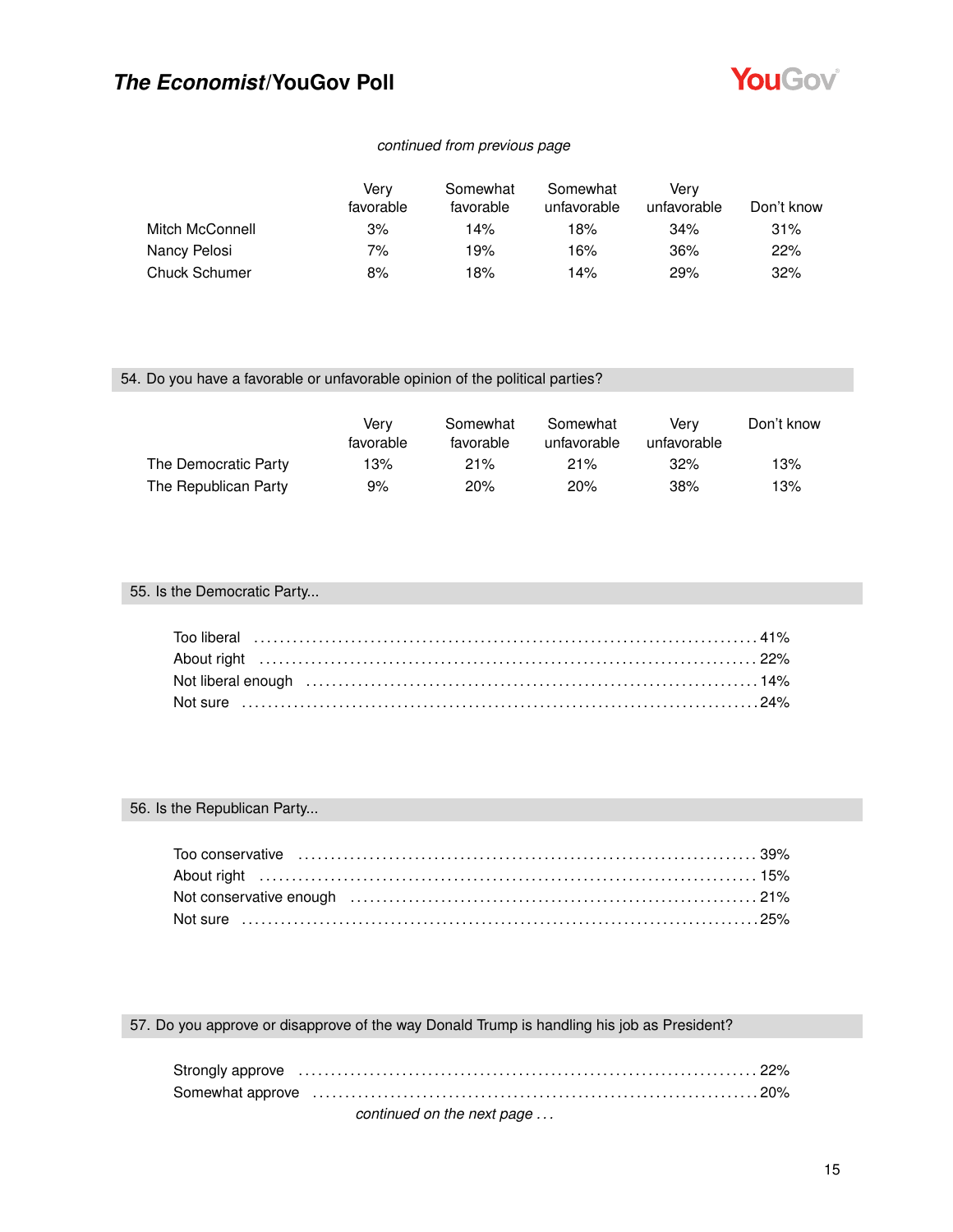

### *continued from previous page*

| Somewhat disapprove encourance contains the control of the state of the state of the state of the state of the |  |
|----------------------------------------------------------------------------------------------------------------|--|
|                                                                                                                |  |
|                                                                                                                |  |

#### 58. Do you approve or disapprove of the way Donald Trump is handling these specific issues?

|                       | Strongly<br>approve | Somewhat<br>approve | Somewhat<br>disapprove | Strongly<br>disapprove | No opinion |
|-----------------------|---------------------|---------------------|------------------------|------------------------|------------|
| Abortion              | 16%                 | 15%                 | 9%                     | 31%                    | 29%        |
| <b>Budget deficit</b> | 14%                 | 18%                 | 16%                    | 30%                    | 22%        |
| Civil rights          | 17%                 | 17%                 | 10%                    | 33%                    | 23%        |
| Economy               | 26%                 | 19%                 | 12%                    | 25%                    | 18%        |
| Education             | 14%                 | 20%                 | 10%                    | 33%                    | 23%        |
| Environment           | 16%                 | 17%                 | 9%                     | 37%                    | 21%        |
| Foreign policy        | 21%                 | 16%                 | 11%                    | 33%                    | 19%        |
| Gay rights            | 11%                 | 16%                 | 10%                    | 31%                    | 33%        |
| Gun control           | 18%                 | 19%                 | 9%                     | 33%                    | 20%        |
| Health care           | 17%                 | 19%                 | 12%                    | 35%                    | 17%        |
| Immigration           | 24%                 | 15%                 | 8%                     | 38%                    | 14%        |
| Medicare              | 12%                 | 19%                 | 13%                    | 31%                    | 25%        |
| Social security       | 14%                 | 16%                 | 14%                    | 29%                    | 28%        |
| Taxes                 | 23%                 | 18%                 | 12%                    | 29%                    | 18%        |
| <b>Terrorism</b>      | 24%                 | 17%                 | 12%                    | 26%                    | 20%        |
| Veterans              | 24%                 | 18%                 | 13%                    | 24%                    | 22%        |
| Women's rights        | 18%                 | 15%                 | 10%                    | 32%                    | 24%        |

59. Which of these words would you use to describe Donald Trump, and which of these words would you definitely not use to describe Donald Trump? (Please check all that apply.)

|             |                            |          | No Opinion |
|-------------|----------------------------|----------|------------|
|             | Positive                   | Negative |            |
| Honest      | 21%                        | 41%      | 38%        |
| Intelligent | 29%                        | 33%      | 37%        |
| Religious   | 10%                        | 34%      | 56%        |
| Inspiring   | 16%                        | 37%      | 47%        |
| Patriotic   | 32%                        | 23%      | 44%        |
| Strong      | 33%                        | 24%      | 43%        |
| <b>Bold</b> | 44%                        | 13%      | 43%        |
| Experienced | 18%                        | 37%      | 45%        |
|             | continued on the nout nexe |          |            |

*continued on the next page . . .*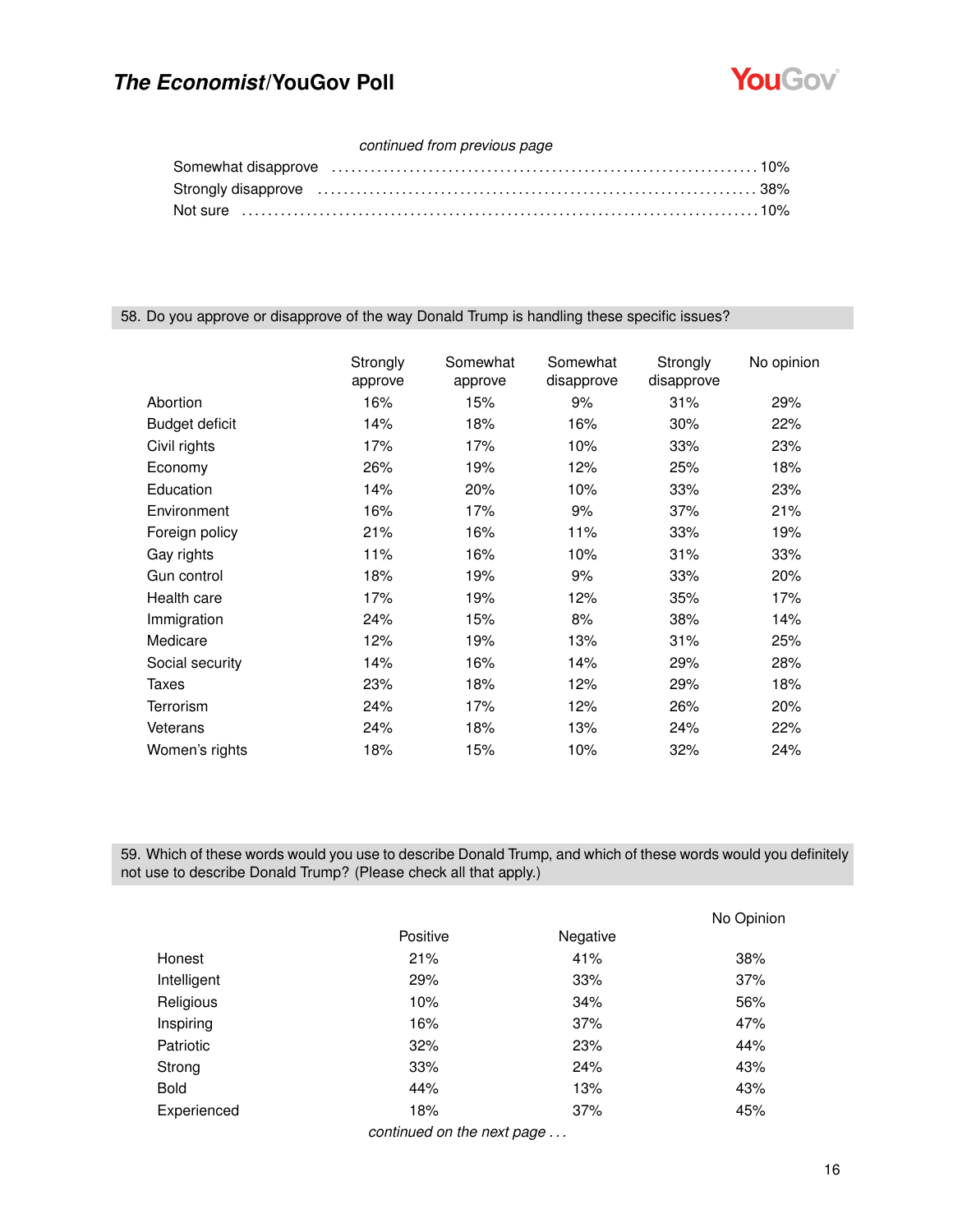

## *continued from previous page*

|              | Positive | Negative | No Opinion |
|--------------|----------|----------|------------|
| Sincere      | 21%      | 40%      | 39%        |
| Partisan     | 16%      | 16%      | 68%        |
| Effective    | 29%      | 30%      | 41%        |
| Exciting     | 15%      | 24%      | 61%        |
| Steady       | 15%      | 31%      | 54%        |
| Hypocritical | 44%      | 18%      | 38%        |
| Arrogant     | 63%      | 10%      | 27%        |

## 60. Would you say Donald Trump is...

## 61. Do you think Donald Trump...

| Not sure   ………………………………………………………………………………………16% |  |
|-------------------------------------------------|--|

# 62. How much do you think Donald Trump cares about the needs and problems of people like you?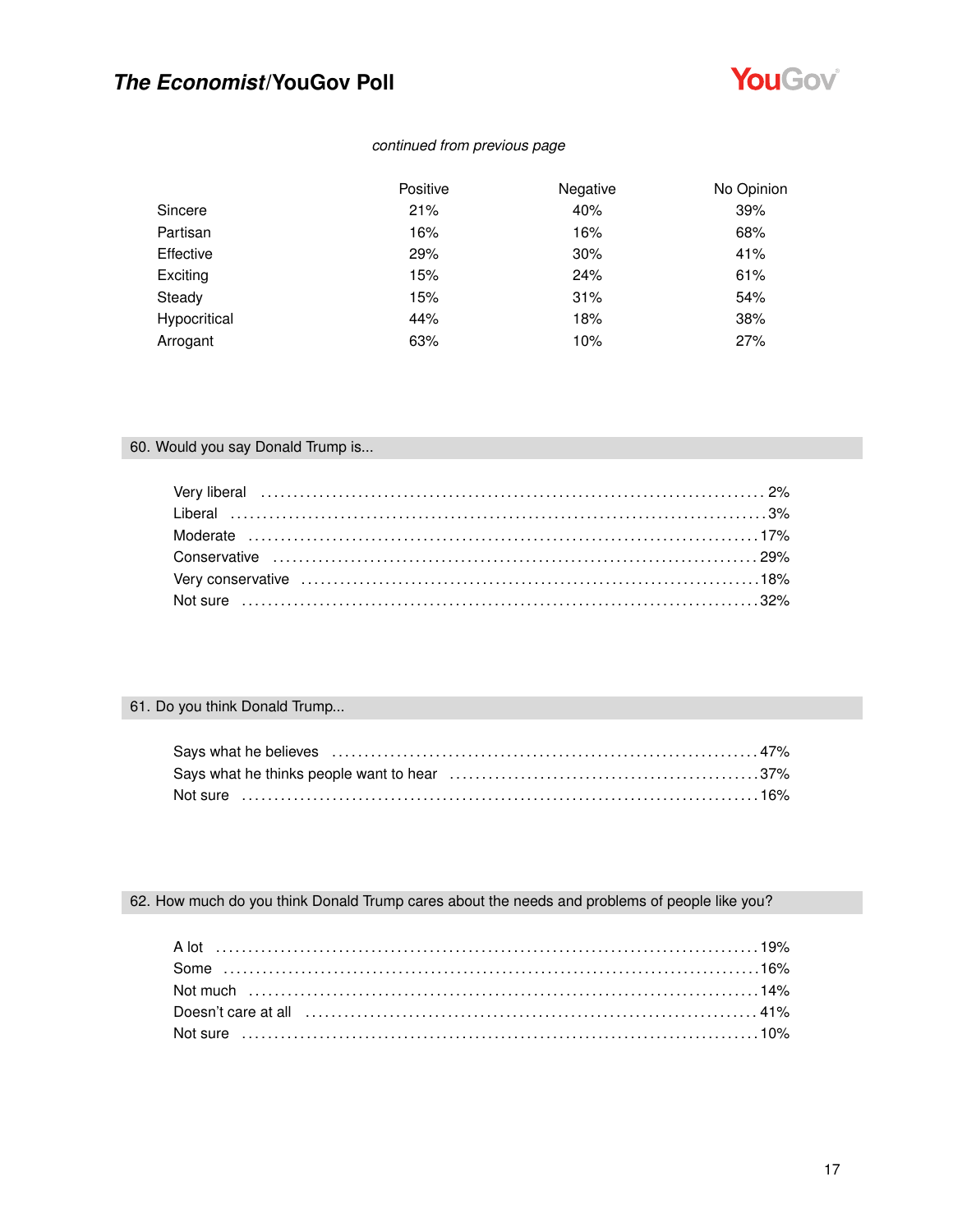

#### 63. Would you say Donald Trump is a strong or a weak leader?

#### 64. Do you think Donald Trump is honest and trustworthy, or not?

#### 65. Do you think Donald Trump has the temperament to be the President?

#### 66. How likely do you think it is that Donald Trump will get us into a war?

67. Do you think the way Donald Trump uses Twitter is appropriate or inappropriate for the President of the United States?

| Not sure …………………………………………………………………………………17% |  |
|---------------------------------------------|--|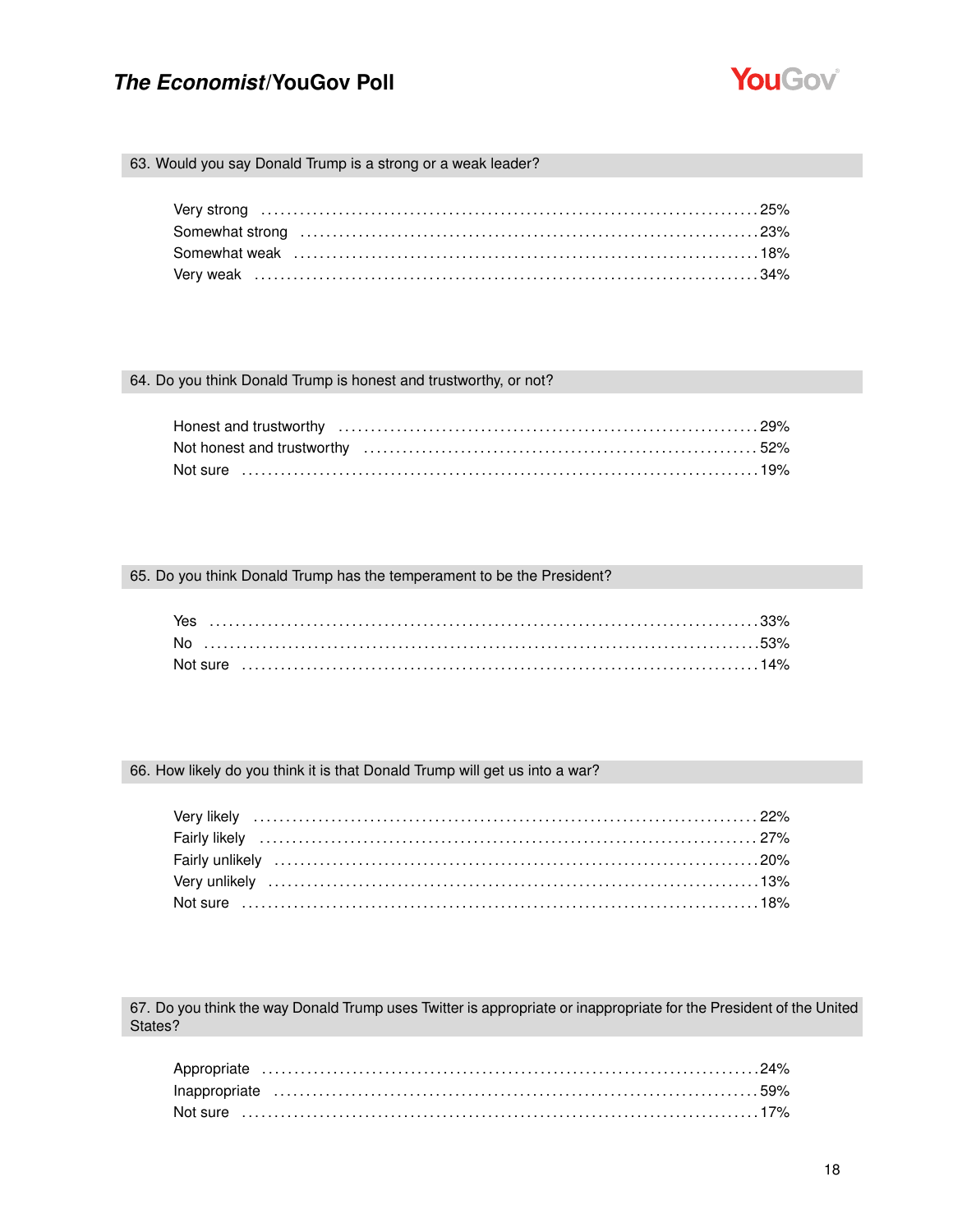

### 68. Are you optimistic or pessimistic about the next few years with Donald Trump as President?

### 69. Do you want Donald Trump to run for re-election in 2020?

| Yes |  |
|-----|--|
|     |  |
|     |  |

#### 70. Overall, do you approve or disapprove of the way that the United States Congress is handling its job?

| Strongly approve influential continuum control and the strongly approve influential control and the strongly approve in the strongly approve in the strongly approve in the strongly strongly approve in the strongly strongly |  |
|--------------------------------------------------------------------------------------------------------------------------------------------------------------------------------------------------------------------------------|--|
|                                                                                                                                                                                                                                |  |
|                                                                                                                                                                                                                                |  |
| Somewhat disapprove (and according control of the control of the control of the control of the control of the control of the control of the control of the control of the control of the control of the control of the control |  |
|                                                                                                                                                                                                                                |  |
|                                                                                                                                                                                                                                |  |

### 71. Do you have a favorable or unfavorable opinion of the following groups in Congress?

|                         | Verv<br>favorable | Somewhat<br>favorable | Somewhat<br>unfavorable | Verv<br>unfavorable | Don't know |
|-------------------------|-------------------|-----------------------|-------------------------|---------------------|------------|
| Democrats in Congress   | 10%               | 21%                   | 19%                     | 33%                 | 17%        |
| Republicans in Congress | 5%                | 17%                   | 22%                     | 38%                 | 18%        |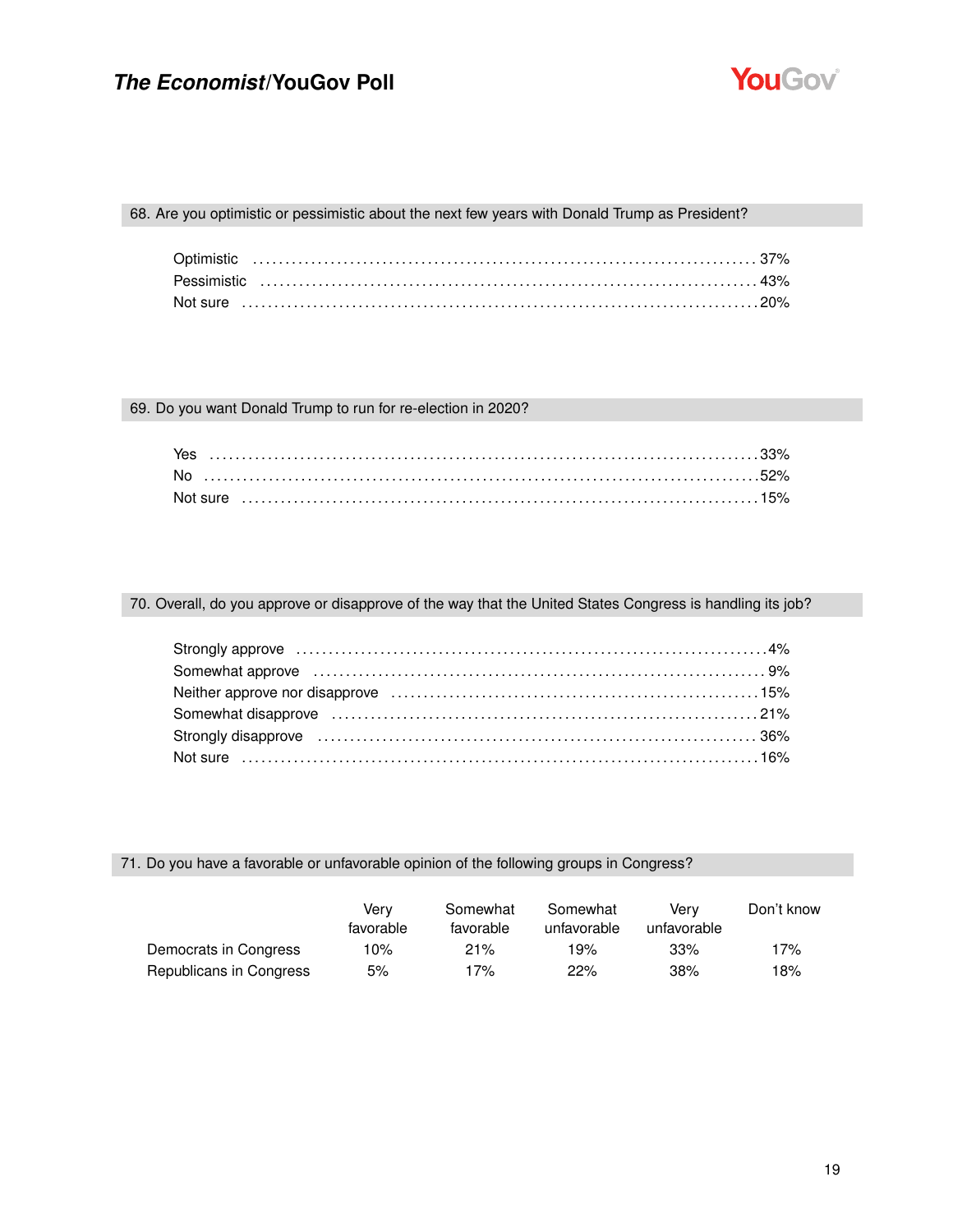

72. Do you approve or disapprove of the way Paul Ryan is handling his job as Speaker of the U.S. House of Representatives?

| Somewhat approve increases in the contract of the set of the set of the set of the set of the set of the set o |  |
|----------------------------------------------------------------------------------------------------------------|--|
|                                                                                                                |  |
|                                                                                                                |  |
|                                                                                                                |  |

73. Do you want the next leader of Republicans in the U.S. House of Representatives to be more or less conservative than Paul Ryan?

74. Do you have a favorable or an unfavorable opinion of the following people?

|                      |                   | Some-<br>Some-<br>what |                  |                       |               | Never<br>heard of<br>this |
|----------------------|-------------------|------------------------|------------------|-----------------------|---------------|---------------------------|
|                      | Verv<br>favorable | what<br>favorable      | unfavor-<br>able | Very unfa-<br>vorable | Don't<br>know | person                    |
| Jim Jordan           | 8%                | 7%                     | 6%               | 10%                   | 24%           | 46%                       |
| Kevin McCarthy       | 6%                | 10%                    | 8%               | 13%                   | 27%           | 36%                       |
| <b>Steve Scalise</b> | 11%               | 10%                    | 9%               | 11%                   | 24%           | 34%                       |

#### 75. Who do you think should lead Republicans in the U.S. House of Representatives?

| I don't care who leads the Republicans in the U.S. House of Representatives 35% |  |
|---------------------------------------------------------------------------------|--|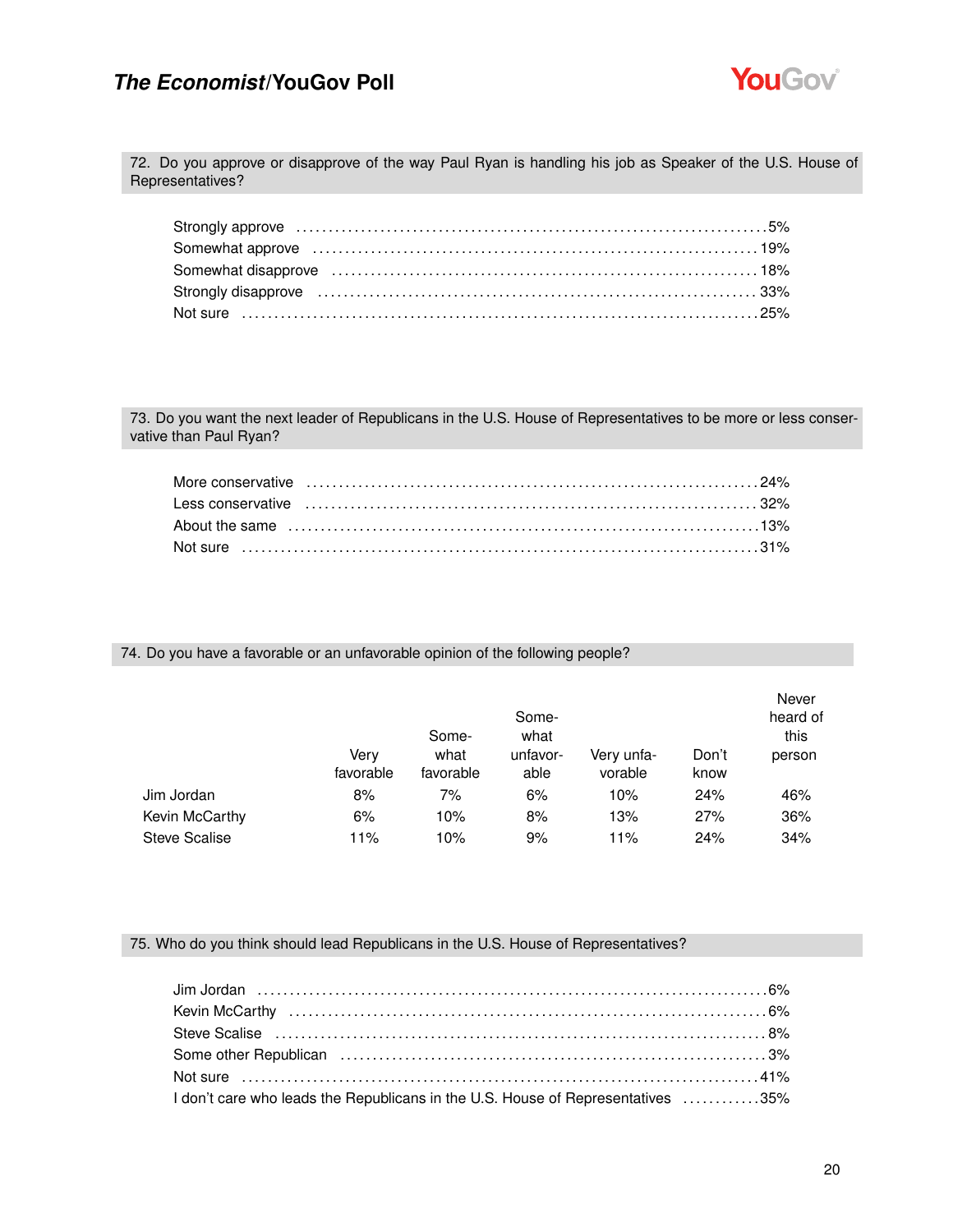

76. Do you approve or disapprove of the way Mitch McConnell is handling his job as Majority Leader of the U.S. Senate?

| Somewhat approve increases and contact the control of the state of the state of the state of the state of the state of the state of the state of the state of the state of the state of the state of the state of the state of |  |
|--------------------------------------------------------------------------------------------------------------------------------------------------------------------------------------------------------------------------------|--|
| Somewhat disapprove (and the contract of the contract of the state of the state of the state of the state of the state of the state of the state of the state of the state of the state of the state of the state of the state |  |
|                                                                                                                                                                                                                                |  |
|                                                                                                                                                                                                                                |  |

### 77. Who do you think should lead Republicans in the U.S. Senate?

| I don't care who leads the Republicans in the U.S. Senate 32% |  |
|---------------------------------------------------------------|--|

78. Do you approve or disapprove of the way Nancy Pelosi is handling her job as the Minority Leader of the U.S. House of Representatives?

| Somewhat disapprove (and the content of the content of the content of the state of the state of the state of t  |  |
|-----------------------------------------------------------------------------------------------------------------|--|
| Strongly disapprove (all accordination of the strongle of the strongle of the strongle strongle strongle strong |  |
|                                                                                                                 |  |

### 79. Who do you think should lead Democrats in the U.S. House of Representatives?

| Nancy Pelosi (and according to the control of the control of the control of the control of the control of the c |  |
|-----------------------------------------------------------------------------------------------------------------|--|
| Some other Democrat (and the continuum continuum control of the same other Democrat                             |  |
|                                                                                                                 |  |
| 1 don't care who leads the Democrats in the U.S. House of Representatives 28%                                   |  |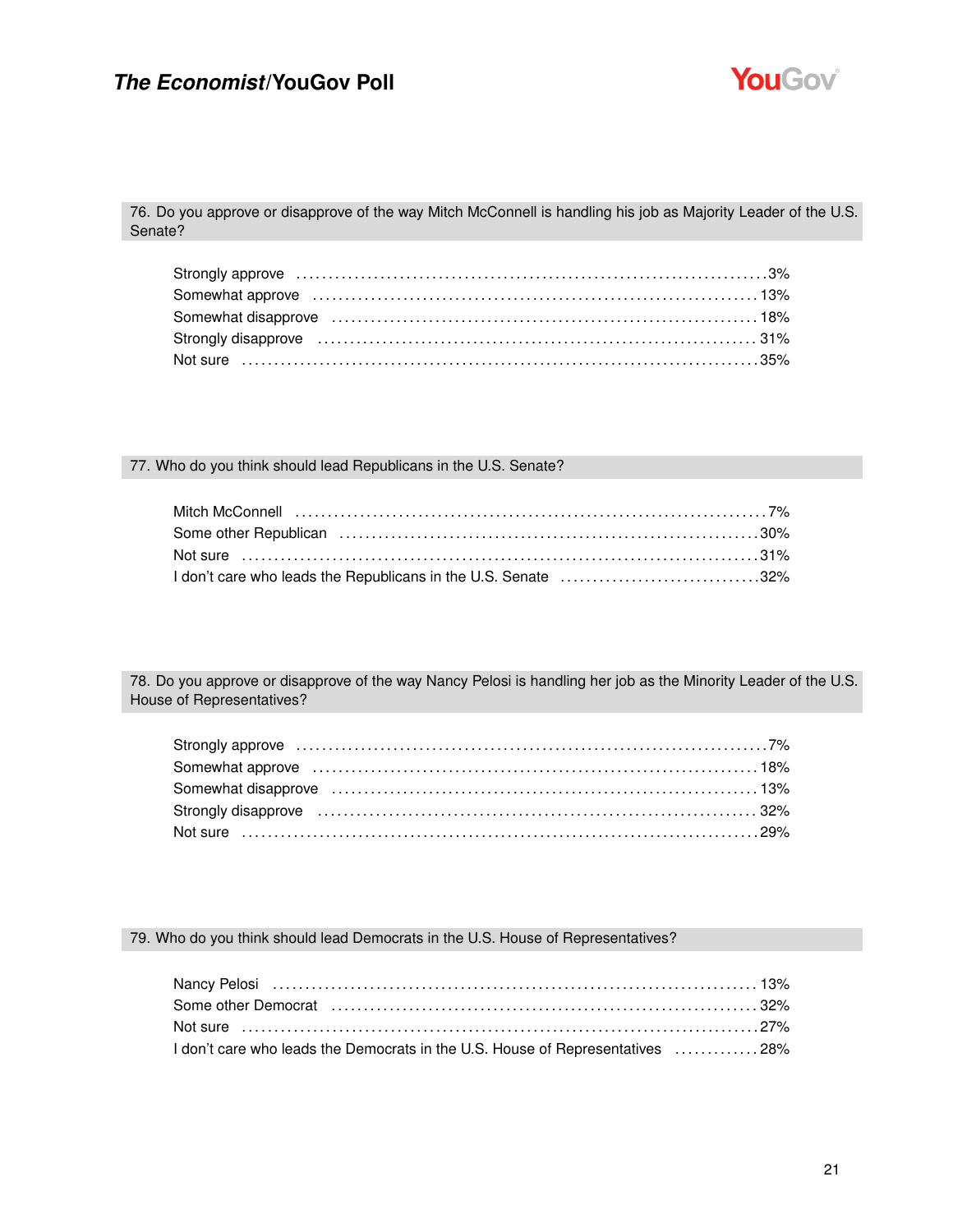

80. Do you approve or disapprove of the way Chuck Schumer is handling his job as Minority Leader of the U.S. Senate?

| Somewhat approve encounteration of the control of the set of the set of the set of the set of the set of the s |  |
|----------------------------------------------------------------------------------------------------------------|--|
|                                                                                                                |  |
| Strongly disapprove manufactured and the control of the control of the control of the control of the control o |  |
|                                                                                                                |  |

#### 81. Who do you think should lead Democrats in the U.S. Senate?

| I don't care who leads the Democrats in the U.S. Senate 31% |  |
|-------------------------------------------------------------|--|

82. Do you think the current Congress has accomplished more or less than Congress usually does at this point in its two-year term?

| More than usual (all the continuum control of the state of the state of the state of the state of the state of |  |
|----------------------------------------------------------------------------------------------------------------|--|
|                                                                                                                |  |
|                                                                                                                |  |
|                                                                                                                |  |

83. Do you think the current Congress has accomplished more or less than Congress usually does at this point in its two-year term?

| A lot more than usual (a) and the contract of the state of the state of the state of the state of the state of the state of the state of the state of the state of the state of the state of the state of the state of the sta |  |
|--------------------------------------------------------------------------------------------------------------------------------------------------------------------------------------------------------------------------------|--|
|                                                                                                                                                                                                                                |  |
|                                                                                                                                                                                                                                |  |
|                                                                                                                                                                                                                                |  |
| A lot less than usual (a) contained a series and contained a series and a series and series and series and seri                                                                                                                |  |
|                                                                                                                                                                                                                                |  |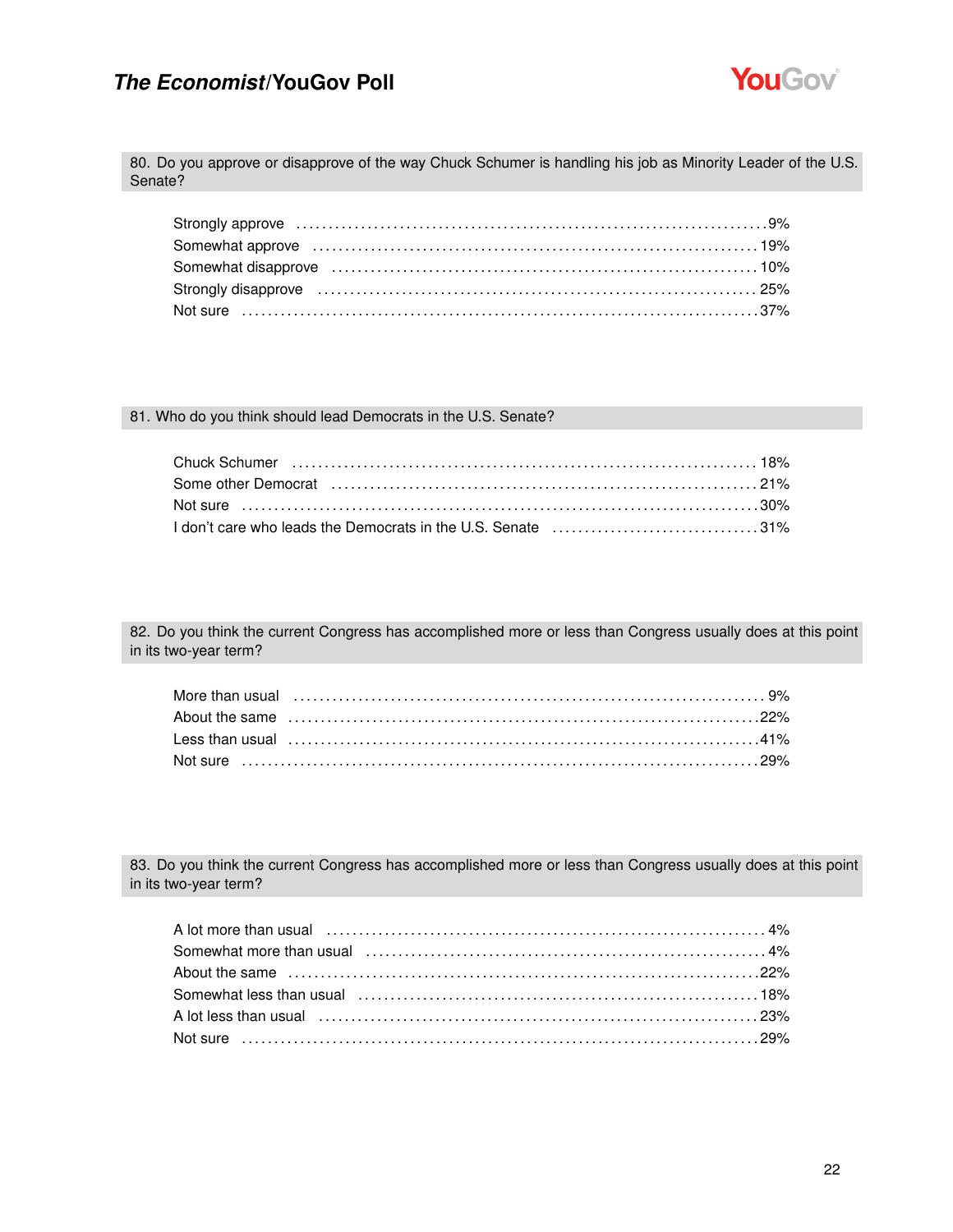

84. Who is more to blame for Congress achieving less than usual? *Asked if respondent says Congress accomplished less than usual*

85. Overall, do you think the economy is getting better or worse?

| Not sure …………………………………………………………………………………15% |  |
|---------------------------------------------|--|

86. Do you think the stock market will be higher or lower 12 months from now?

#### 87. Would you say that you and your family are...

88. Is the place where you live owned or rented?

Owned by you or your family . . . . . . . . . . . . . . . . . . . . . . . . . . . . . . . . . . . . . . . . . . . . . . . . . . . . . . . . . . . . 61%

*continued on the next page . . .*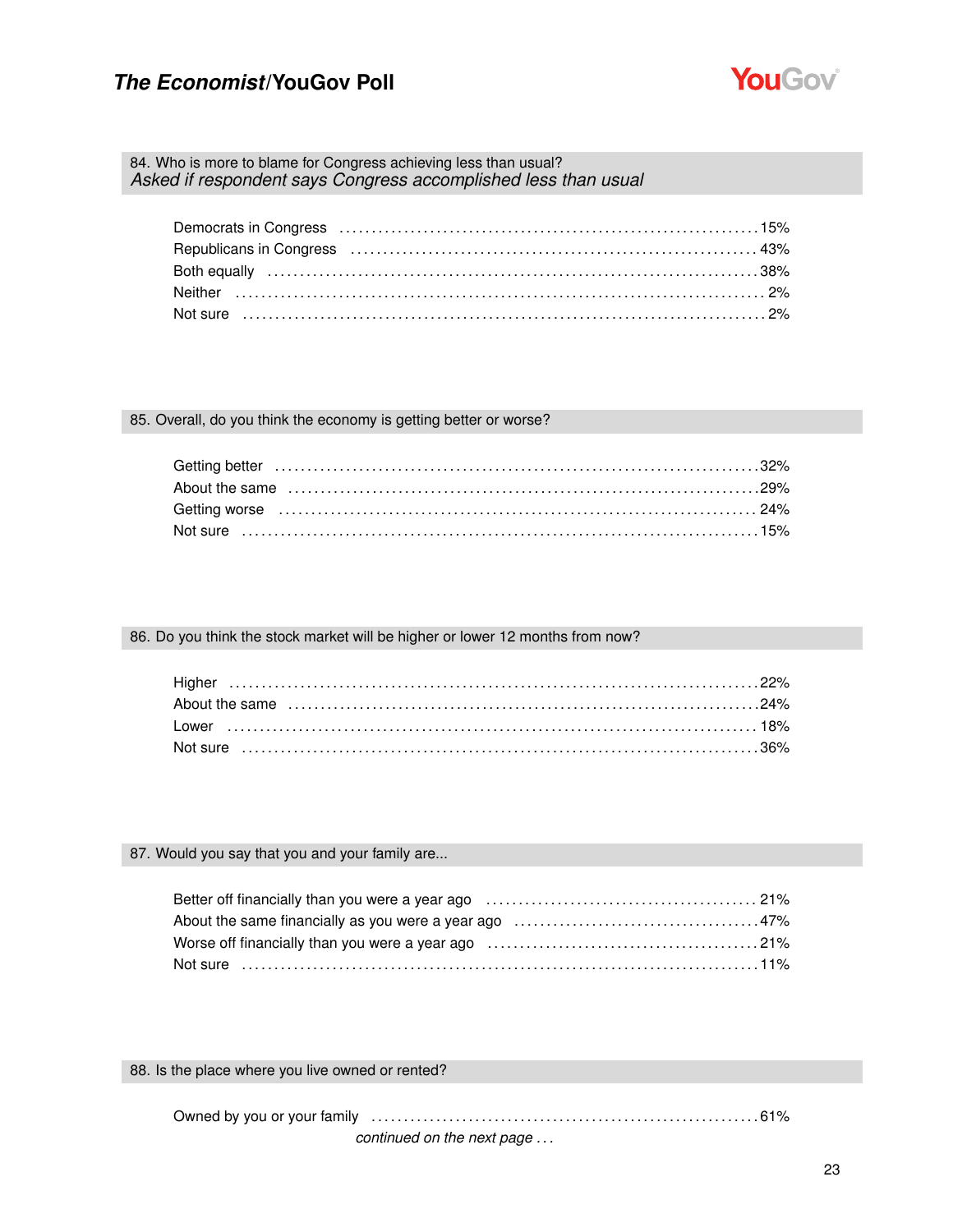

### *continued from previous page*

|  |  | Rented from someone else entertainment controller controller and the state of the state of the state of the st |
|--|--|----------------------------------------------------------------------------------------------------------------|
|  |  |                                                                                                                |

89. Do you have a mortgage? *Asked of those who own the place where they live*

| <b>No</b> |  |
|-----------|--|

#### 90. Six months from now do you think there will be...

## 91. How worried are you about losing your job?

92. If you lost your job, how hard would it be for you to find a new job that paid as much as you are making now?

| Somewhat hard – It might take a while before I found a job that paid as much. 33% |  |
|-----------------------------------------------------------------------------------|--|
|                                                                                   |  |
| Not sure …………………………………………………………………………………15%                                       |  |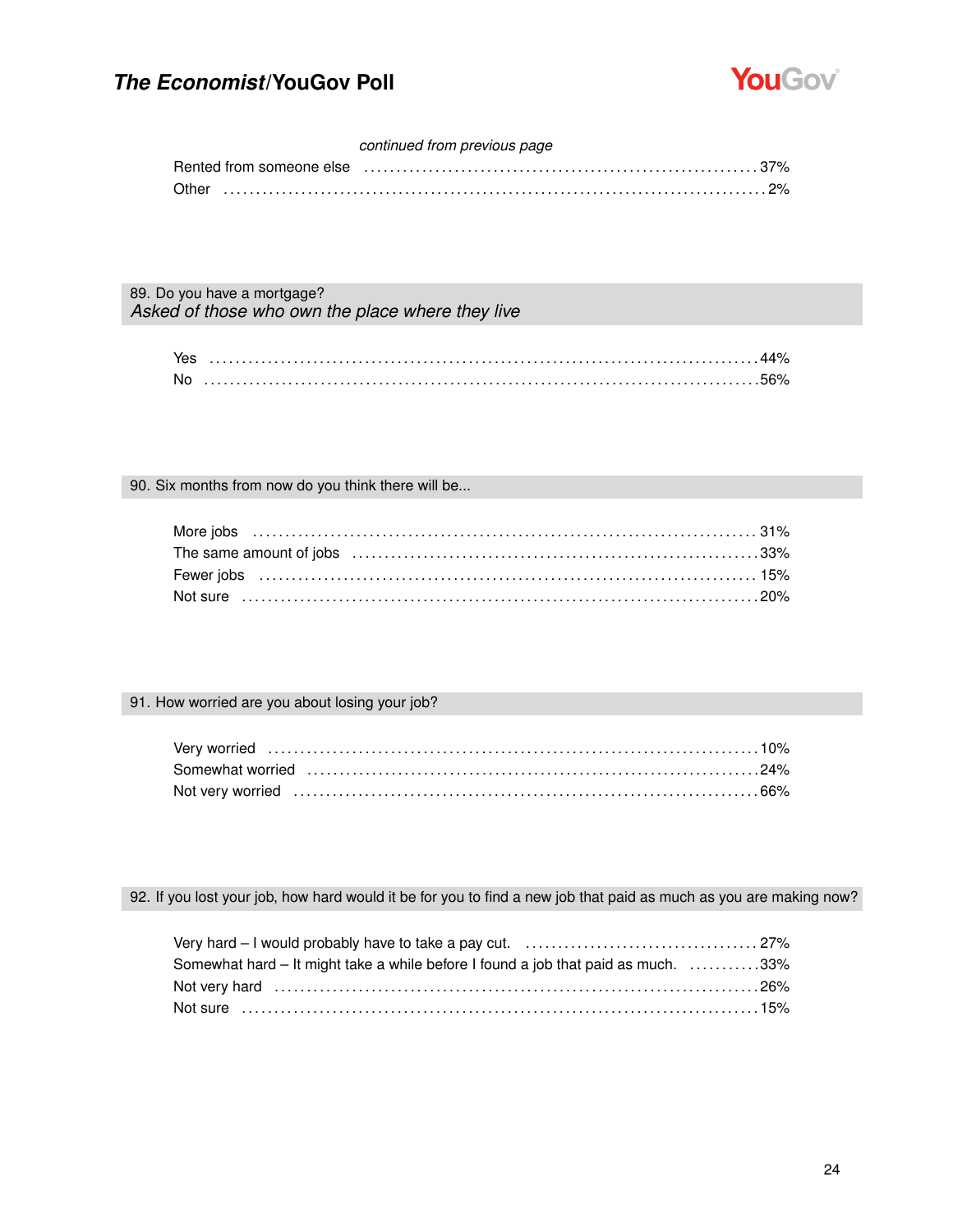

93. How happy would you say you are with your current job?

94. Some people seem to follow what's going on in government and public affairs most of the time, whether there's an election going on or not. Others aren't that interested. Would you say you follow what's going on in government and public affairs ...

95. In general, how would you describe your own political viewpoint?

#### 96. In general, how would you describe your own political viewpoint?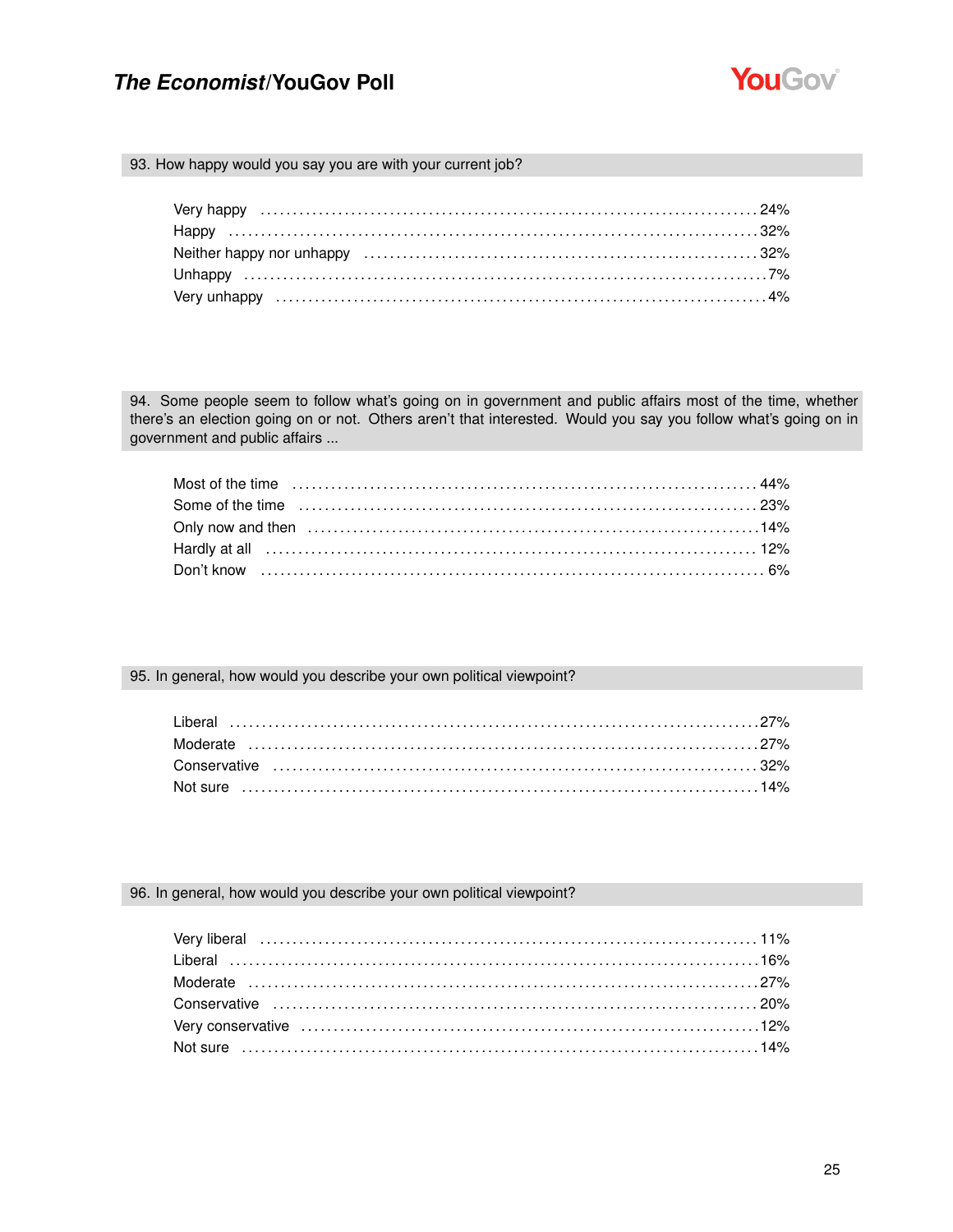

97. Are you registered to vote?

98. If an election for U.S. Congress were being held today, who would you vote for in the district where you live? *Asked of registered voters*

| The Republican Party candidate (and intermal contained and analytic order and the Republican Party candidate (b |  |
|-----------------------------------------------------------------------------------------------------------------|--|
|                                                                                                                 |  |
|                                                                                                                 |  |
|                                                                                                                 |  |

99. If Donald Trump runs for re-election in 2020, would that make you more or less likely to vote the Republican Congressional candidate in the district where you live, or would it have no effect on how you vote? *Asked of registered voters*

| More likely to vote for the Republican Congressional candidate 25% |  |
|--------------------------------------------------------------------|--|
| Less likely to vote for the Republican Congressional candidate 24% |  |
|                                                                    |  |
|                                                                    |  |

100. Did you vote in the 2016 Presidential primary or caucus in your state? *Asked of registered voters*

| Yes, I voted the Democratic Presidential primary or caucus 36%                                 |  |
|------------------------------------------------------------------------------------------------|--|
| Yes, I voted the Republican Presidential primary or caucus 35%                                 |  |
| No, I did not vote in either the Republican or Democratic Presidential primary or caucus . 23% |  |
|                                                                                                |  |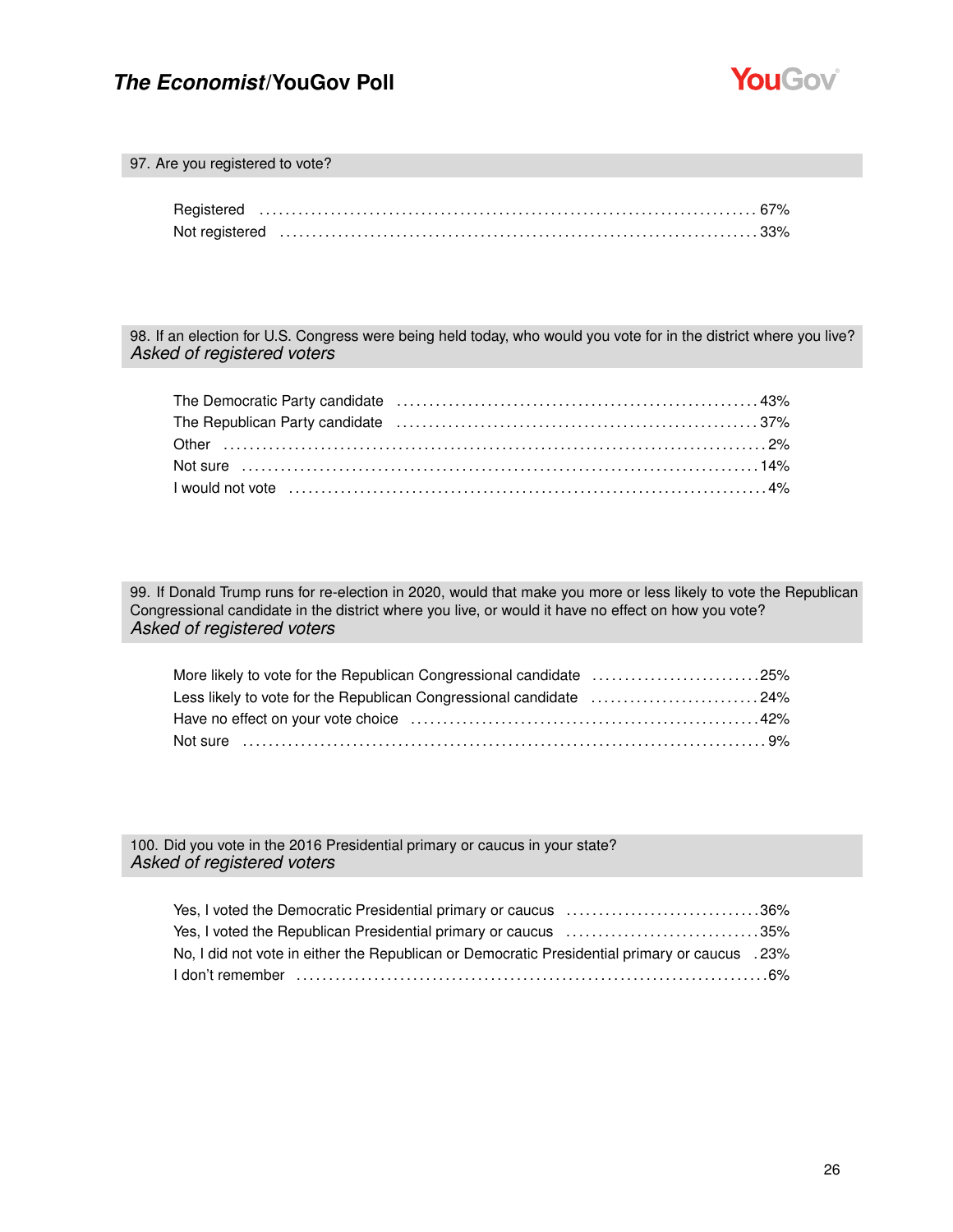

101. Which candidate did you vote for in the 2016 Democratic Presidential primary or caucus in your state? *Asked of registered voters who voted in their state's 2016 Democratic Presidential primary or caucus*

| Bernie Sanders (and the continuum of the control of the control of the control of the control of the control o |  |
|----------------------------------------------------------------------------------------------------------------|--|
|                                                                                                                |  |

102. Which candidate did you vote for in the 2016 Republican Presidential primary or caucus in your state? *Asked of registered voters who voted in their state's 2016 Republican Presidential primary or caucus*

103. Did you vote in the election on Tuesday, November 8, 2016? *Asked of registered voters*

| .No |  |
|-----|--|

#### 104. Who did you vote for in the election for President?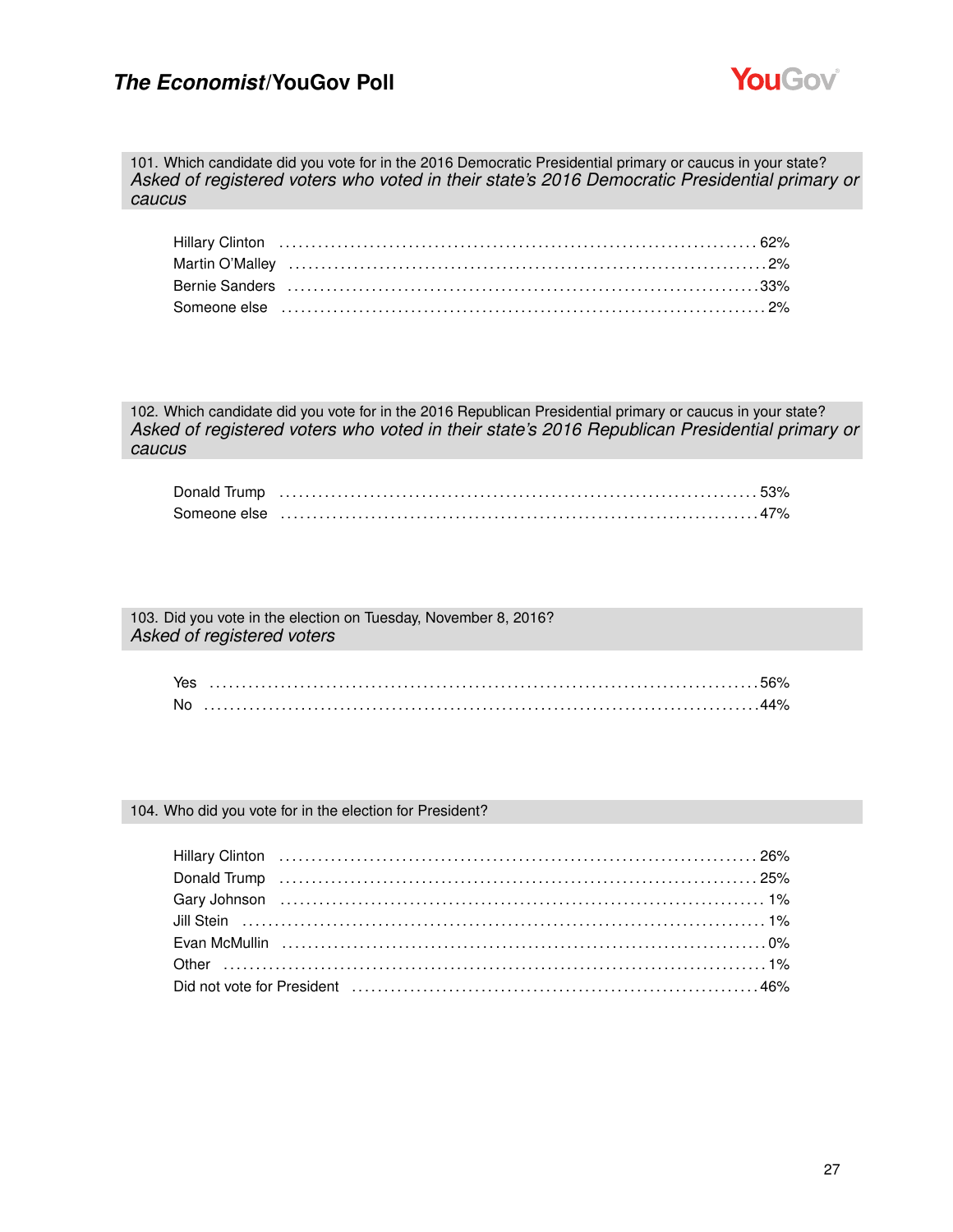

105. Generally speaking, do you think of yourself as a ...?

### 106. Generally speaking, do you think of yourself as a ...?

## 107. Which candidate did you vote for in the 2012 Presidential election? Asked of registered voters old enough to vote in 2012

### 108. What is your gender?

| Male   |  |  |  |  |  |  |  |  |  |  |  |  |  |  |  |  |  |  |  |
|--------|--|--|--|--|--|--|--|--|--|--|--|--|--|--|--|--|--|--|--|
| Female |  |  |  |  |  |  |  |  |  |  |  |  |  |  |  |  |  |  |  |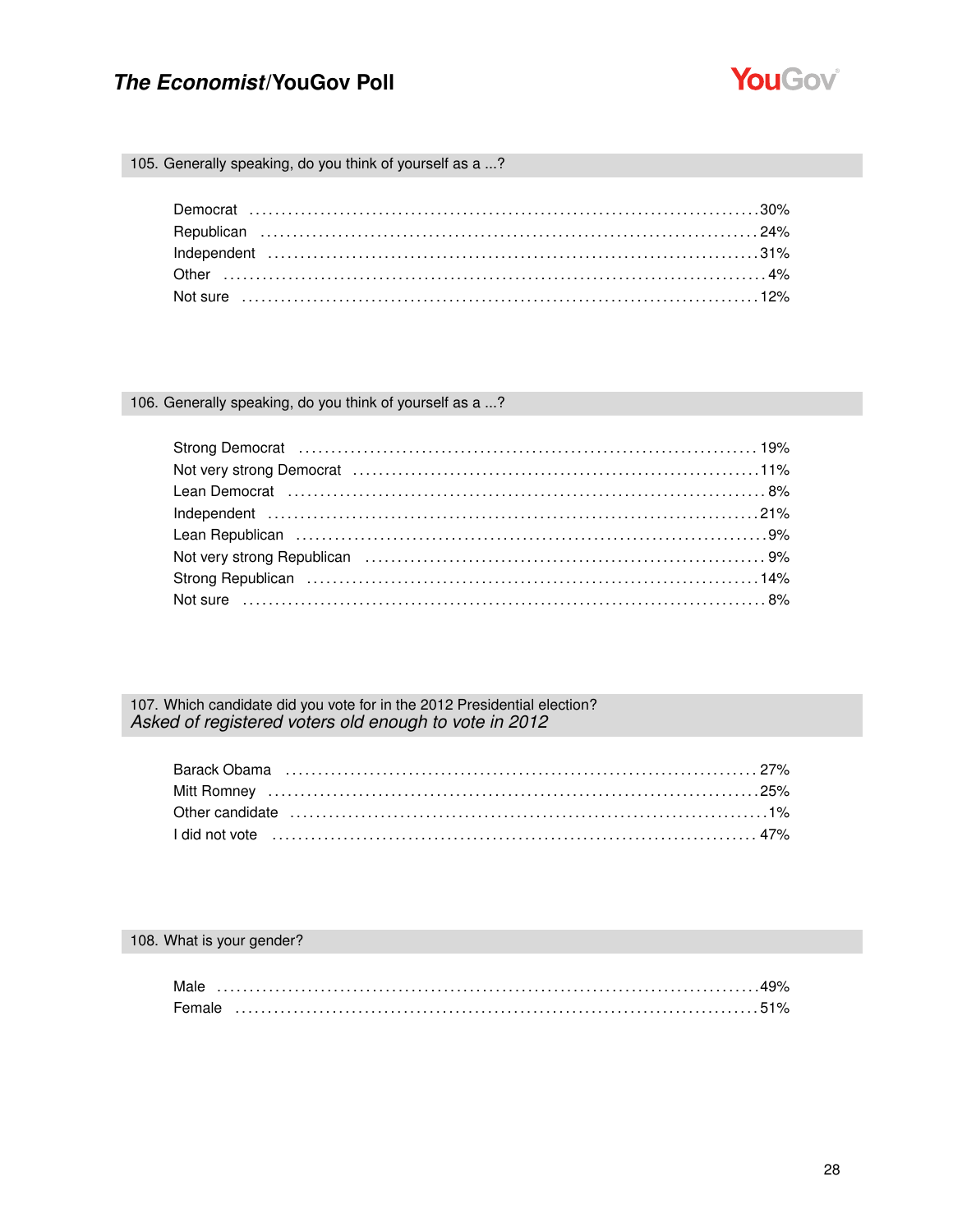

#### 109. Respondent age by category

#### 110. What racial or ethnic group best describes you?

#### 111. What is the highest level of education you have completed?

| Some college (and according to the collection of the collection of the collection of the collection of the collection of the collection of the collection of the collection of the collection of the collection of the collect |  |
|--------------------------------------------------------------------------------------------------------------------------------------------------------------------------------------------------------------------------------|--|
|                                                                                                                                                                                                                                |  |
|                                                                                                                                                                                                                                |  |

### 112. What is your marital status?

| Never married (all continuations and the contract of the contract of the contract of the contract of the contr |  |
|----------------------------------------------------------------------------------------------------------------|--|
|                                                                                                                |  |

113. Are you the parent or guardian of any children under the age of 18?

Yes ........................ 

continued on the next page ...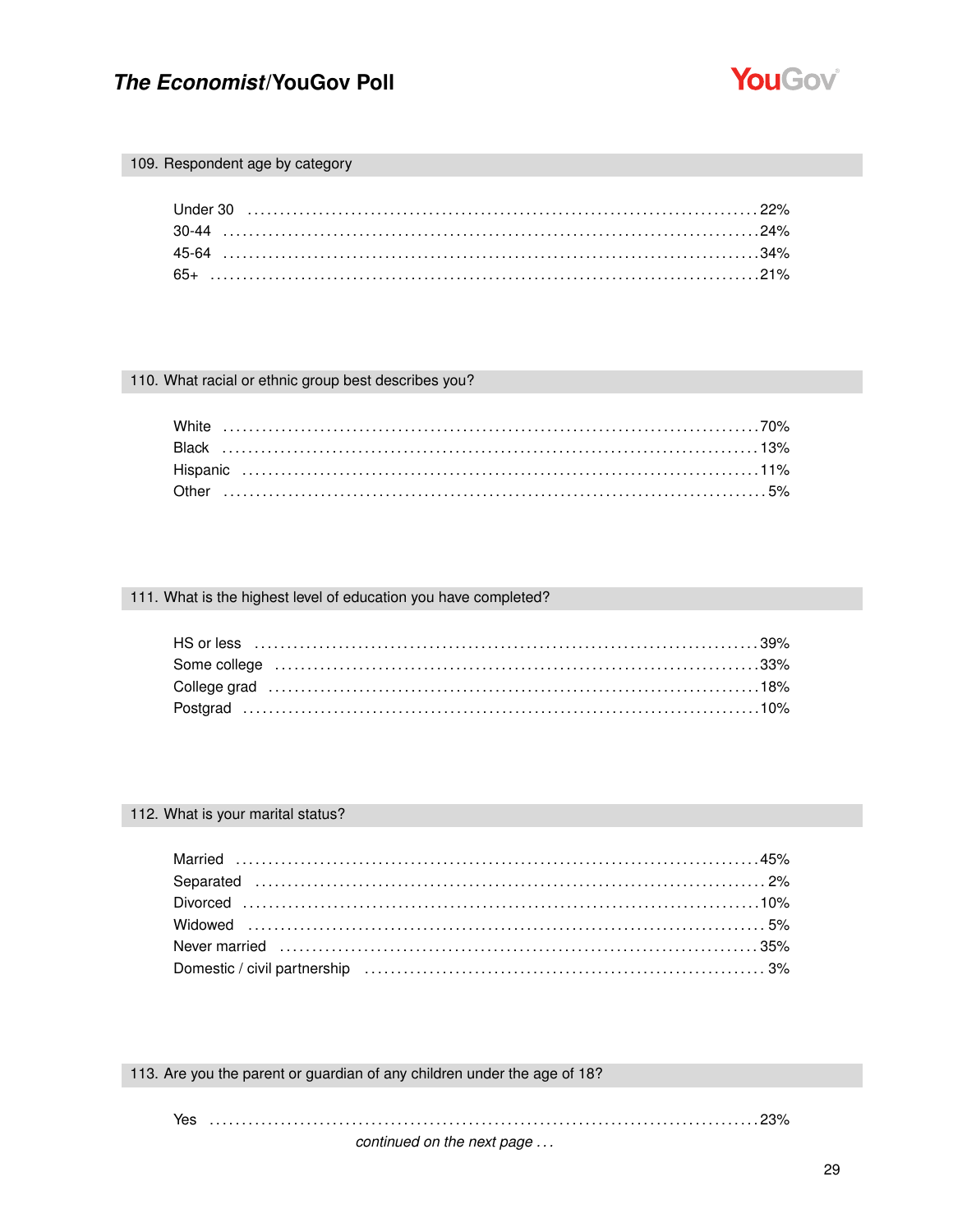

#### continued from previous page

#### 114. Calculated from respondent's state of residence

#### 115. Which of the following best describes the place where you live?

#### 116. Overall, how would you rate your city or town as a place to live?

#### 117. Which of the following best describes your current employment status?

| Part-time employed (and according control of the control of the control of the control of the control of the c                                                                                                                 |  |
|--------------------------------------------------------------------------------------------------------------------------------------------------------------------------------------------------------------------------------|--|
|                                                                                                                                                                                                                                |  |
|                                                                                                                                                                                                                                |  |
|                                                                                                                                                                                                                                |  |
| Permanently disabled (and accommunication of the state of the state of the state of the state of the state of the state of the state of the state of the state of the state of the state of the state of the state of the stat |  |
|                                                                                                                                                                                                                                |  |

continued on the next page ...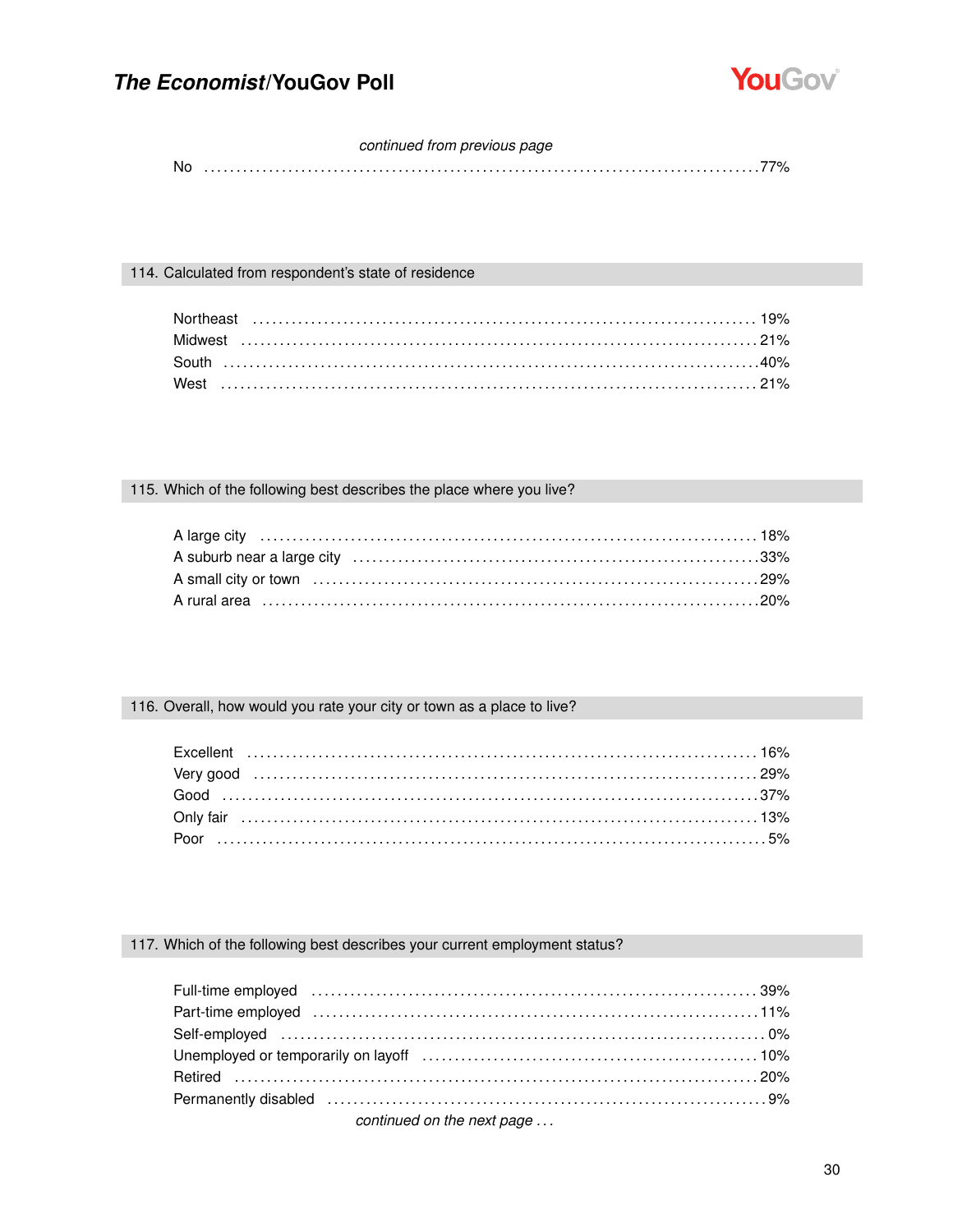

#### *continued from previous page*

#### 118. Thinking back over the last year, what was your family's annual income?

119. We'd like to know whether you or someone in your immediate family is currently serving or has ever served in the U.S. military. Immediate family is defined as your parents, siblings, spouse, and children. Please check all boxes that apply.

#### 120. Are you or is someone in your household a member of a labor union?

#### 121. How important is religion in your life?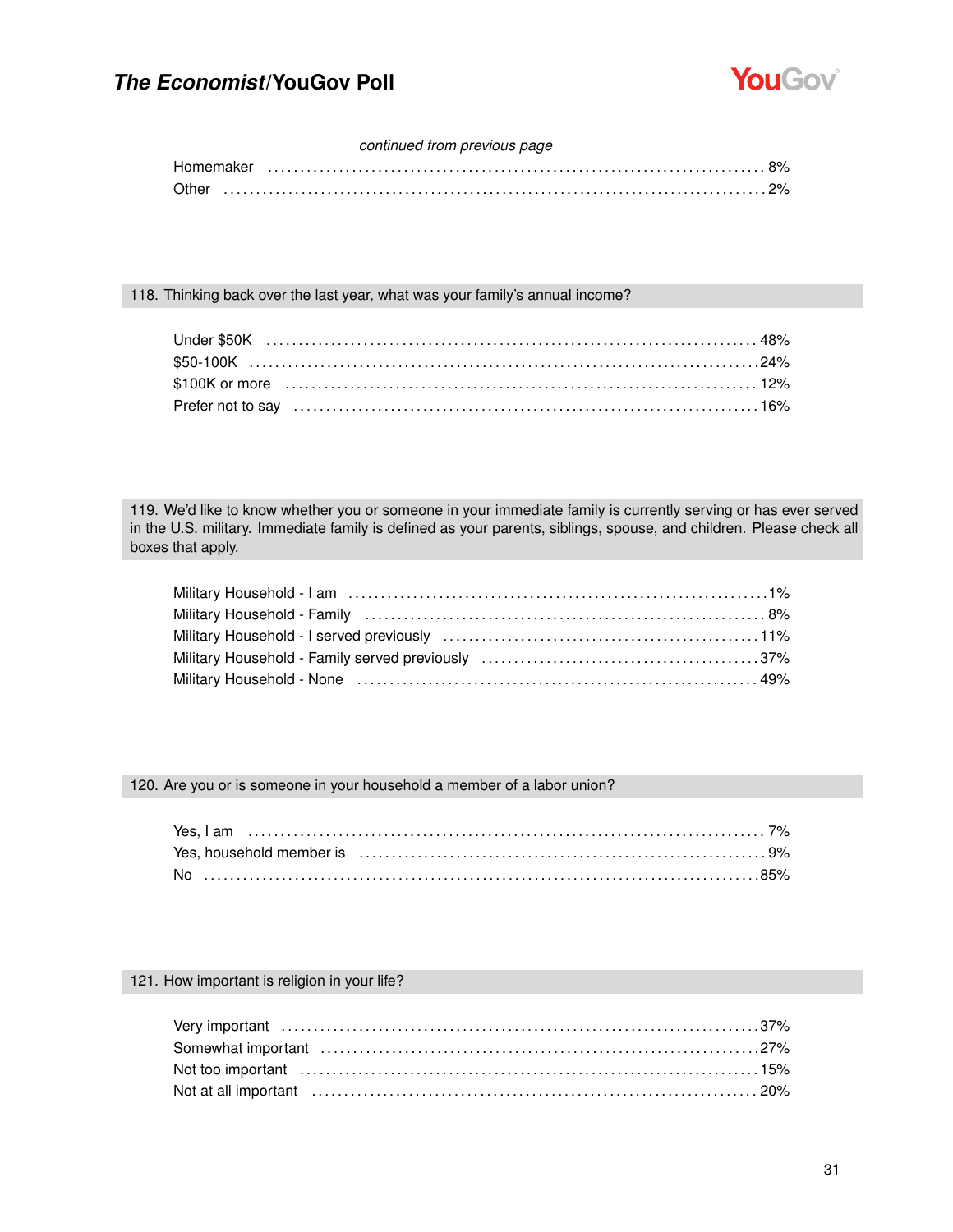

122. Aside from weddings and funerals, how often do you attend religious services?

123. Would you describe yourself as a "born-again" or evangelical Christian, or not?

| Yes |  |
|-----|--|
| No  |  |

124. People practice their religion in different ways. Outside of attending religious services, how often do you pray?

| A few times a month (and the continuum control of the filtra or $6\%$ |  |
|-----------------------------------------------------------------------|--|
|                                                                       |  |
|                                                                       |  |
|                                                                       |  |
|                                                                       |  |

#### 125. What is your present religion, if any?

| Eastern or Greek Orthodox (and accommunication or the discover and the discover and the discover and the disco |  |
|----------------------------------------------------------------------------------------------------------------|--|
|                                                                                                                |  |
|                                                                                                                |  |
|                                                                                                                |  |

continued on the next page ...